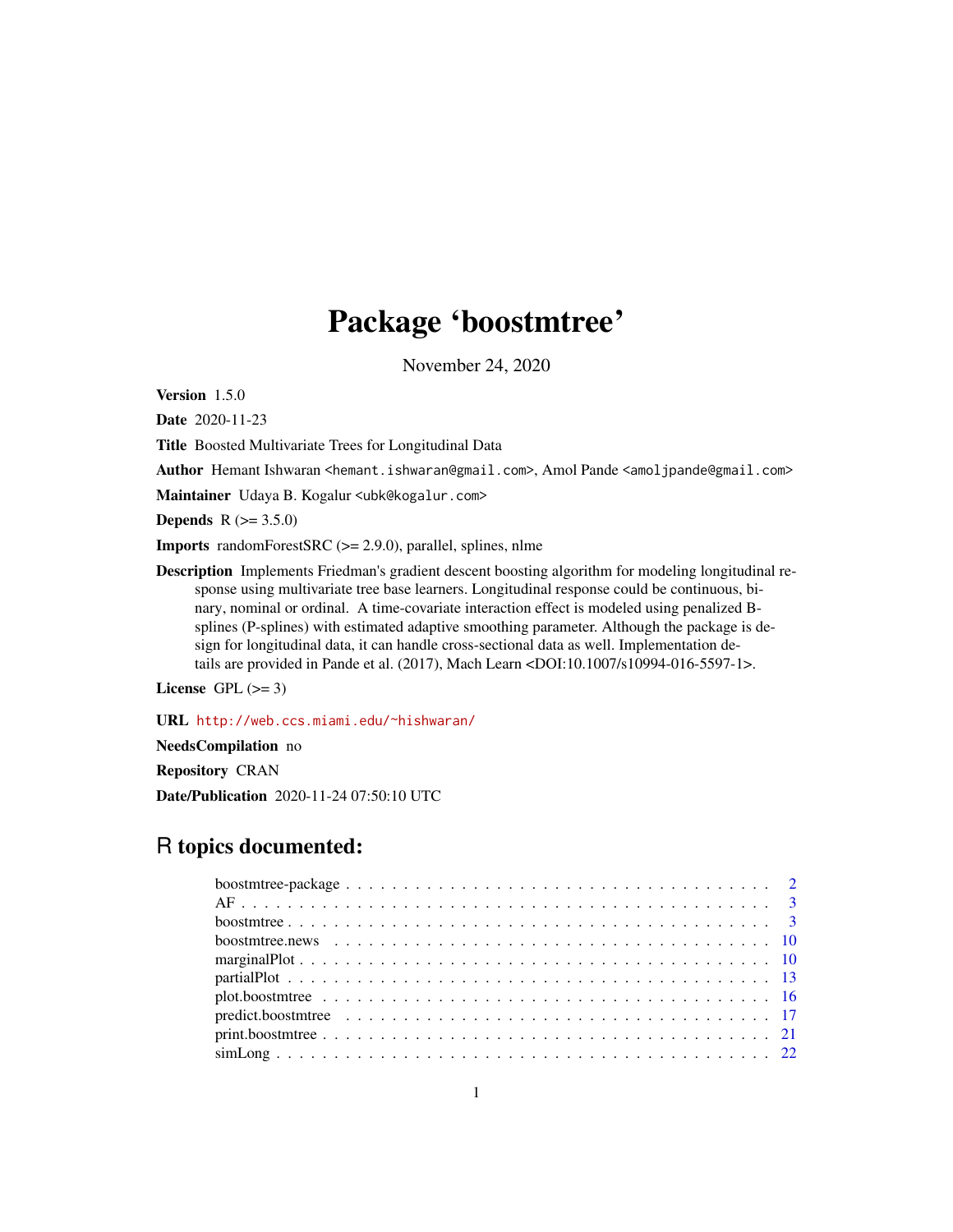<span id="page-1-0"></span>

| Index |  |  |  |  |  |  |  |  |  |  |  |  |  |  |  |  |
|-------|--|--|--|--|--|--|--|--|--|--|--|--|--|--|--|--|
|       |  |  |  |  |  |  |  |  |  |  |  |  |  |  |  |  |
|       |  |  |  |  |  |  |  |  |  |  |  |  |  |  |  |  |
|       |  |  |  |  |  |  |  |  |  |  |  |  |  |  |  |  |

boostmtree-package *Boosted multivariate trees for longitudinal data.*

#### **Description**

Multivariate extension of Friedman's (2001) gradient descent boosting method for modeling longitudinal response using multivariate tree base learners. Longitudinal response could be continuous, binary, nominal or ordinal. Covariate-time interactions are modeled using penalized B-splines (Psplines) with estimated adaptive smoothing parameter.

# Package Overview

This package contains many useful functions and users should read the help file in its entirety for details. However, we briefly mention several key functions that may make it easier to navigate and understand the layout of the package.

#### 1. [boostmtree](#page-2-1)

This is the main entry point to the package. It grows a multivariate tree using user supplied training data. Trees are grown using the randomForestSRC R-package.

2. [predict.boostmtree](#page-16-1) (predict)

Used for prediction. Predicted values are obtained by dropping the user supplied test data down the grow forest. The resulting object has class (rfsrc, predict).

#### Author(s)

Hemant Ishwaran, Amol Pande and Udaya B. Kogalur

#### References

Friedman J.H. (2001). Greedy function approximation: a gradient boosting machine, *Ann. of Statist.*, 5:1189-1232.

Friedman J.H. (2002). Stochastic gradient boosting. *Comp. Statist. Data Anal.*, 38(4):367–378.

Pande A., Li L., Rajeswaran J., Ehrlinger J., Kogalur U.B., Blackstone E.H., Ishwaran H. (2017). Boosted multivariate trees for longitudinal data, *Machine Learning*, 106(2): 277–305.

# See Also

[partialPlot](#page-12-1), [plot.boostmtree](#page-15-1), [predict.boostmtree](#page-16-1), [print.boostmtree](#page-20-1), [simLong](#page-21-1)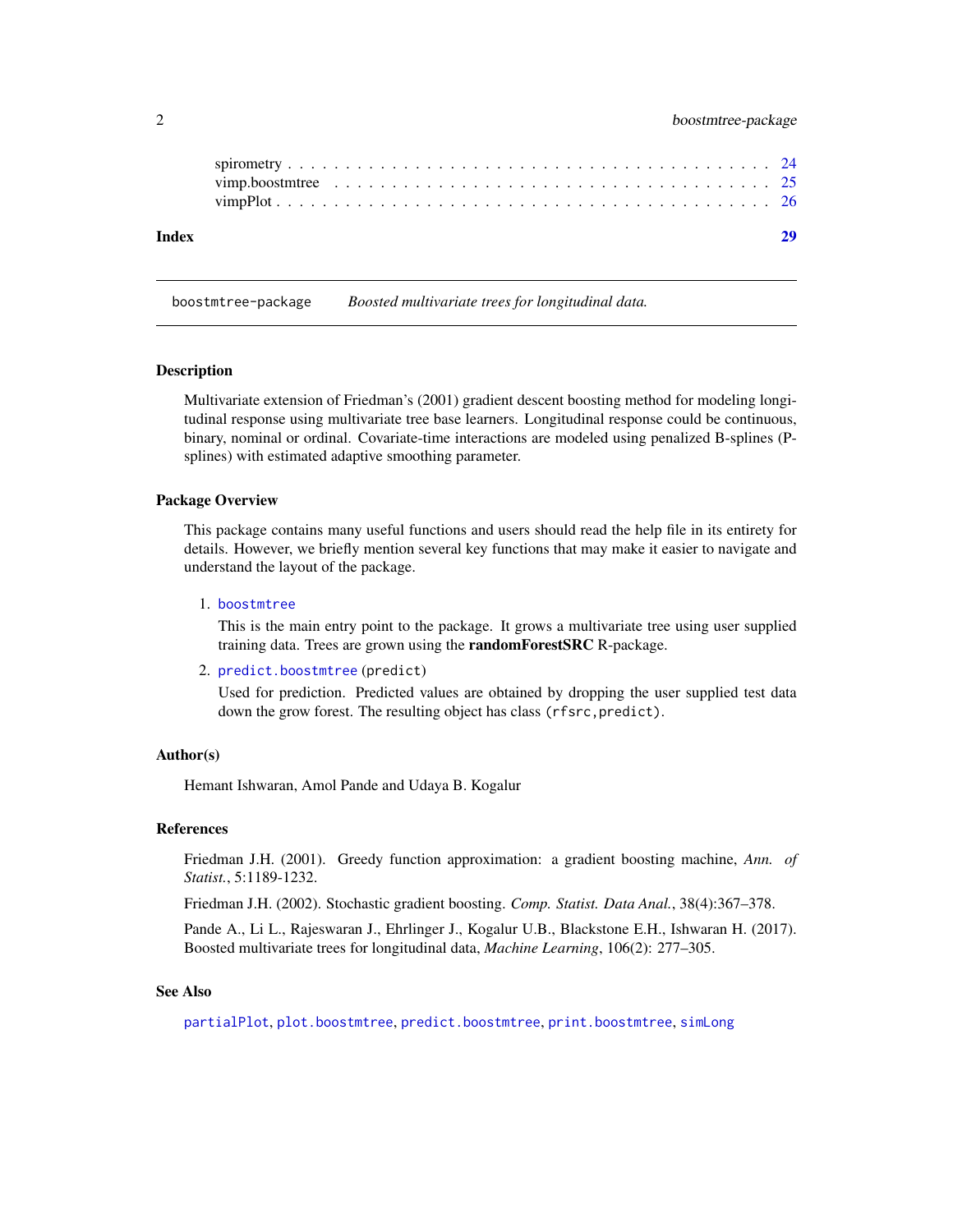#### <span id="page-2-0"></span>Description

Atrial Fibrillation (AF) data is obtained from a randomized trial to study the effect of surgical ablation as a treatment option for AF among patients with persistent and long-standing persistent AF who requires mitral valve surgery. Patients were randomized into two groups: mitral valve surgery with ablation and mitral valve surgery without ablation. Patients in the ablation group were further randomized into two types of procedure: pulmonary vain isolation (PVI) and biatrial maze procedure. These patients were followed weekly for a period of 12 months. The primary outcome of the study is the presence/absence of AF (binary longitudinal response). Data includes 228 patients. From 228 patients, 7949 AF measurements are available with average of 35 measurements per patient.

# Format

A list containing four elements:

- 1. The 84 patient variables (features).
- 2. Time points (time).
- 3. Unique patient identifier (id).
- 4. Presence or absence of AF (y).

# References

Gillinov A. M., Gelijns A.C., Parides M.K., DeRose J.J.Jr., Moskowitz~A.J. et al. Surgical ablation of atrial fibrillation during mitral valve surgery. *The New England Journal of Medicine* 372(15):1399–1408, 2015.

# Examples

data(AF, package = "boostmtree")

<span id="page-2-1"></span>boostmtree *Boosted multivariate trees for longitudinal data*

#### Description

Multivariate extension of Friedman's gradient descent boosting method for modeling continuous or binary longitudinal response using multivariate tree base learners (Pande et al., 2017). Covariatetime interactions are modeled using penalized B-splines (P-splines) with estimated adaptive smoothing parameter.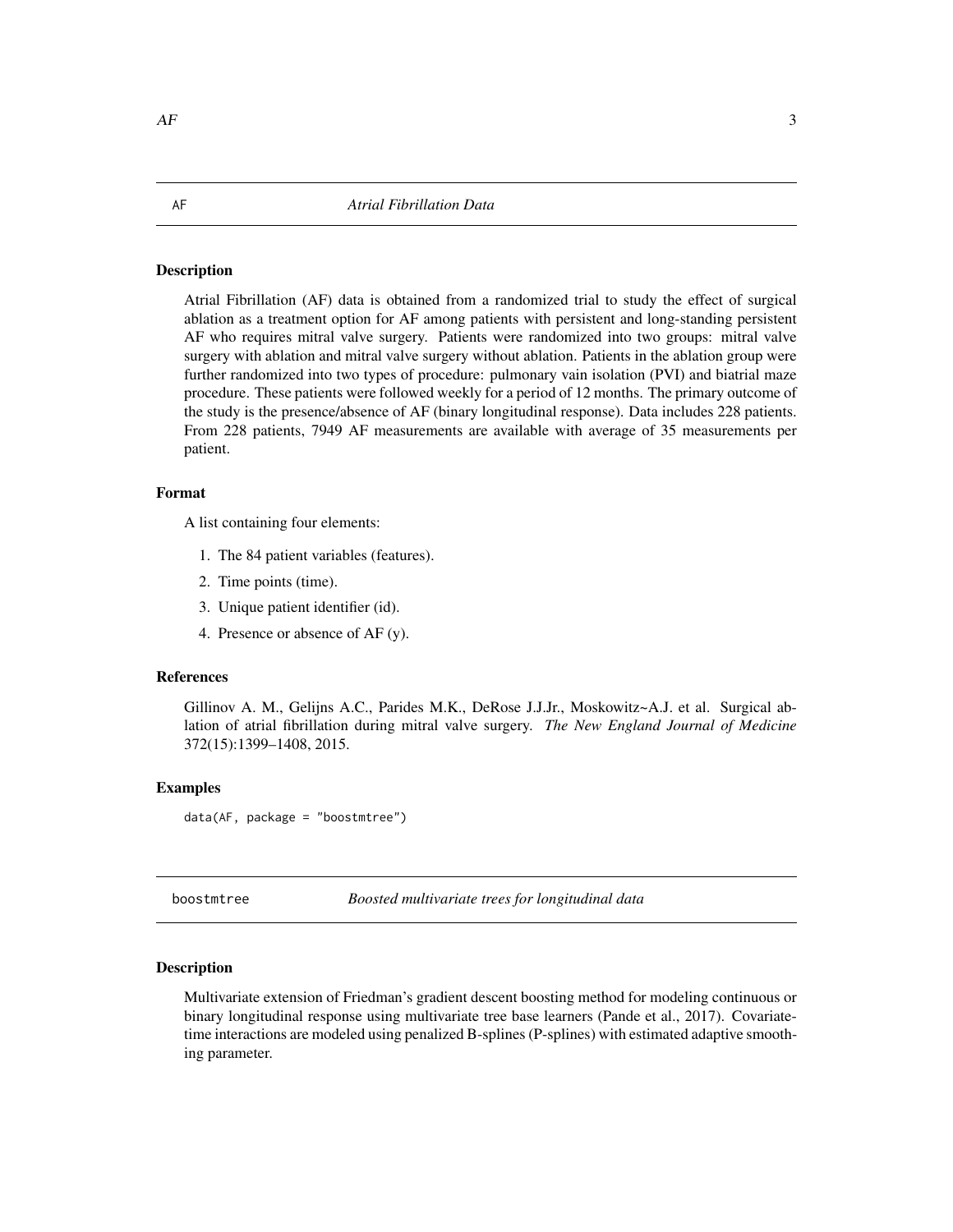# Usage

```
boostmtree(x,
           tm,
           id,
           y,
           family = c("Continuous","Binary","Nominal","Ordinal"),
           y_reference = NULL,
           M = 200,nu = 0.05,
           na.action = c("na.omit","na.impute")[2],
           K = 5,
           mtry = NULL,nknots = 10,d = 3,pen.ord = 3,
           lambda,
           rho,
           lambda.max = 1e6,lambda.iter = 2,svd.tol = 1e-6,
           forest.tol = 1e-3,verbose = TRUE,
           cv.flag = FALSE,
           eps = 1e-5,
           mod.grad = TRUE,
           NR.iter = 3,...)
```
# Arguments

| $\mathsf{x}$ | Data frame (or matrix) containing the x-values. Rows must be duplicated to<br>match the number of time points for an individual. That is, if individual <i>i</i> has<br>$n[i]$ outcome y-values, then there must be $n[i]$ duplicate rows of i's x-value. |
|--------------|-----------------------------------------------------------------------------------------------------------------------------------------------------------------------------------------------------------------------------------------------------------|
| tm           | Vector of time values, one entry for each row in x.                                                                                                                                                                                                       |
| id           | Unique subject identifier, one entry for each row in x.                                                                                                                                                                                                   |
| У            | Observed y-value, one entry for each row in x.                                                                                                                                                                                                            |
| family       | Family of the response variable y. Use any one from {"Continuous", "Bi-<br>nary","Nominal","Ordinal" } based on the scale of y.                                                                                                                           |
| v_reference  | Set this value, among the unique y values when $f$ amily $==$ "Nominal". If<br>NULL, lowest value, among unique y values, is used.                                                                                                                        |
| M            | Number of boosting iterations                                                                                                                                                                                                                             |
| nu           | Boosting regularization parameter. A value in $(0,1]$ .                                                                                                                                                                                                   |
| na.action    | Remove missing values (casewise) or impute it. Default is to impute the missign<br>values.                                                                                                                                                                |
| К            | Number of terminal nodes used for the multivariate tree learner.                                                                                                                                                                                          |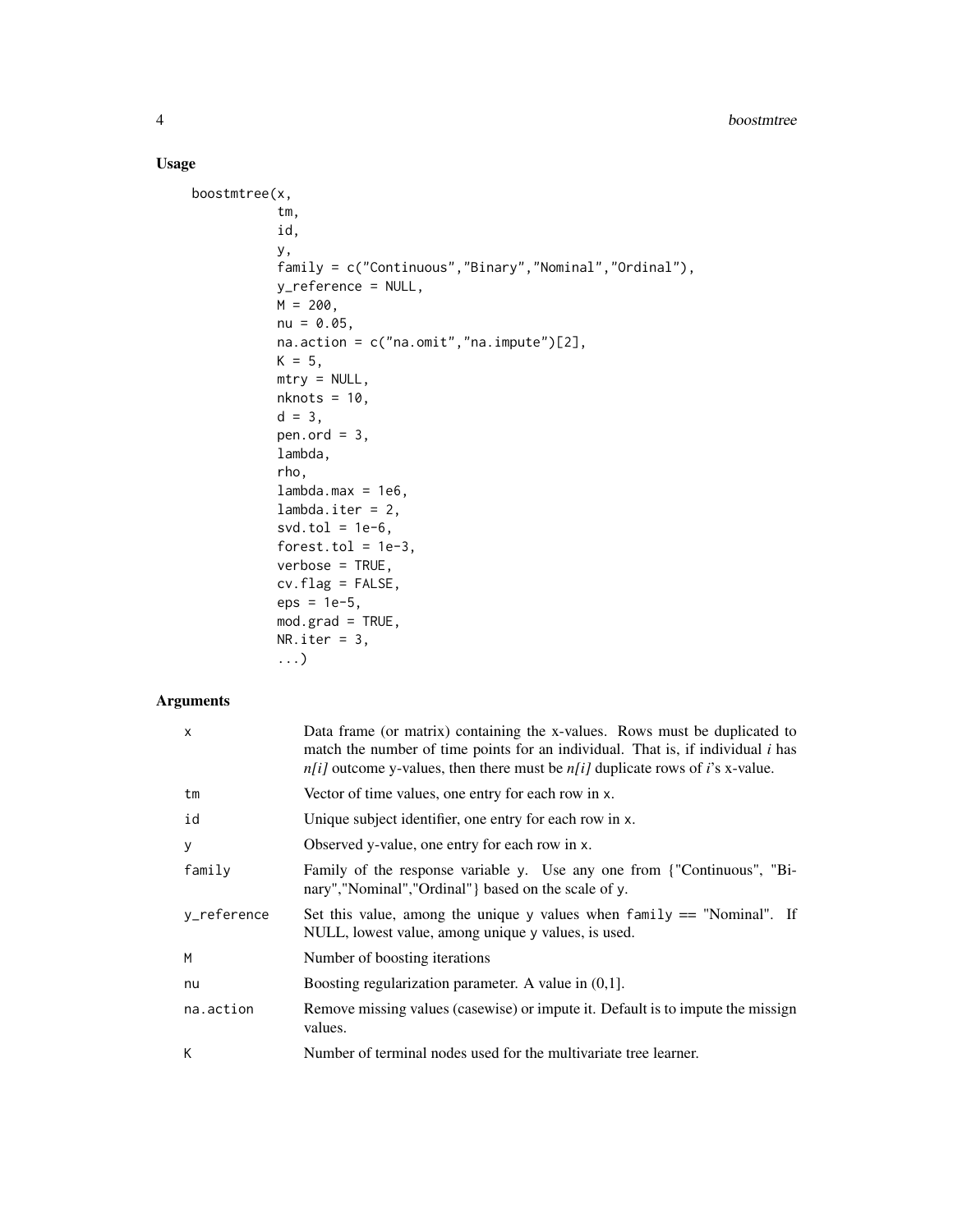#### boostmtree 5

| Number of x variables selected randomly for tree fitting. Default is use all x<br>variables.                                                                                                                                      |
|-----------------------------------------------------------------------------------------------------------------------------------------------------------------------------------------------------------------------------------|
| Number of knots used for the B-spline for modeling the time interaction effect.                                                                                                                                                   |
| Degree of the piecewise B-spline polynomial (no time effect is fit when $d < 1$ ).                                                                                                                                                |
| Differencing order used to define the penalty with increasing values implying<br>greater smoothness.                                                                                                                              |
| Smoothing (penalty) parameter used for B-splines with increasing values asso-<br>ciated with increasing smoothness/penalization. If missing, or non-positive, the<br>value is estimated adaptively using a mixed models approach. |
| If missing, rho is estimated, else, use the rho value specified in this argument.                                                                                                                                                 |
| Tolerance used for adaptively estimated lambda (caps it). For experts only.                                                                                                                                                       |
| Number of iterations used to estimate lambda (only applies when lambda is not<br>supplied and adaptive smoothing is employed).                                                                                                    |
| Tolerance value used in the SVD calculation of the penalty matrix. For experts<br>only.                                                                                                                                           |
| Tolerance used for forest weighted least squares solution. Experimental and for<br>experts only.                                                                                                                                  |
| Should verbose output be printed?                                                                                                                                                                                                 |
| Should in-sample cross-validation (CV) be used to determine optimal stopping<br>using out of bag data?                                                                                                                            |
| Tolerance value used for determining the optimal M. Applies only if $cv$ . $flag =$<br>TRUE. For experts only.                                                                                                                    |
| Use a modified gradient? See details below.                                                                                                                                                                                       |
| Number of Newton-Raphson iteration. Applied for family = {Binary", "Nominal", "Ordinal"}.                                                                                                                                         |
| Further arguments passed to or from other methods.                                                                                                                                                                                |
|                                                                                                                                                                                                                                   |

# Details

Each individual has observed y-values, over possibly different time points, with possibly differing number of time points. Given y, the time points, and x, the conditional mean time profile of y is estimated using gradient boosting in which the gradient is derived from a criterion function involving a working variance matrix for y specified as an equicorrelation matrix with parameter *rho* multiplied by a variance parameter *phi*. Multivariate trees are used for base learners and weighted least squares is used for solving the terminal node optimization problem. This provides solutions to the core parameters of the algorithm. For ancillary parameters, a mixed-model formulation is used to estimate the smoothing parameter associated with the B-splines used for the time-interaction effect, although the user can manually set the smoothing parameter as well. Ancillary parameters *rho* and *phi* are estimated using GLS (generalized least squares).

In the original boostmtree algorithm (Pande et al., 2017), the equicorrelation parameter *rho* is used in two places in the algorithm: (1) for growing trees using the gradient, which depends upon *rho*; and (2) for solving the terminal node optimization problem which also uses the gradient. However, Pande (2017) observed that setting *rho* to zero in the gradient used for growing trees improved performance of the algorithm, especially in high dimensions. For this reason the default setting used in this algorithm is to set *rho* to zero in the gradient for (1). The rho in the gradient for (2) is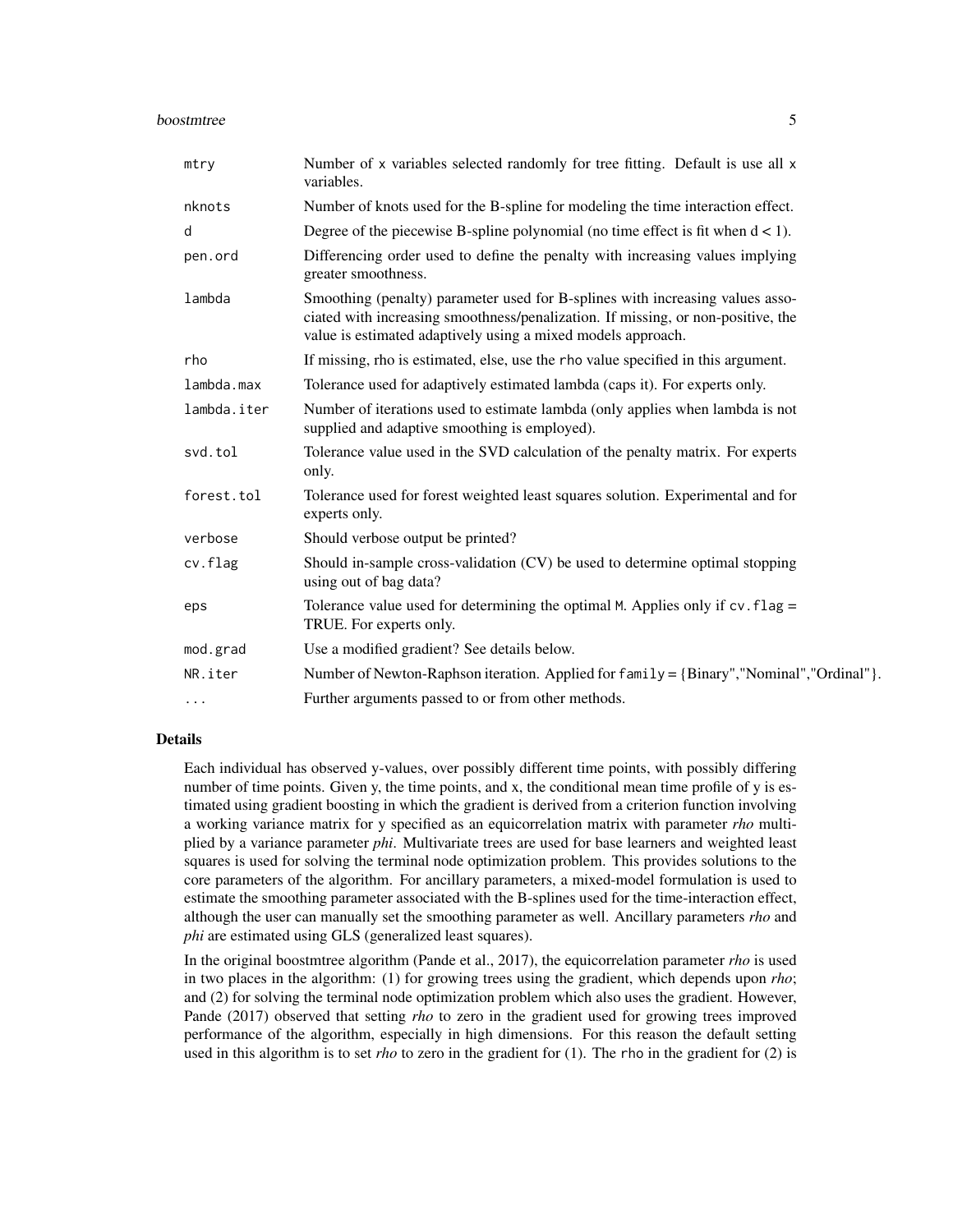not touched. The option mod.grad specifies whether a modified gradient is used in the tree growing process and is TRUE by default.

By default, trees are grown from a bootstrap sample of the data – thus the boosting method employed here is a modified example of stochastic gradient descent boosting (Friedman, 2002). Stochastic descent often improves performance and has the added advantage that out-of-sample data (out-ofbag, OOB) can be used to calculate variable importance (VIMP).

The package implements R-side parallel processing by replacing the R function lapply with mclapply found in the **parallel** package. You can set the number of cores accessed by mclapply by issuing the command options ( $mc \cdot cores = x$ ), where x is the number of cores. The options command can also be placed in the users .Rprofile file for convenience. You can, alternatively, initialize the environment variable MC\_CORES in your shell environment.

As an example, issuing the following options command uses all available cores for R-side parallel processing:

options(mc.cores=detectCores())

However, be cautious when setting mc.cores. This can create not only high CPU usage but also high RAM usage, especially when using functions partialPlot and predict.

The method can impute the missing observations in x (covariates) using on the fly imputation. Details regarding can be found in the **randomForestSRC** package. If missing values are present in the tm, id or y, the user should either impute or delete these values before executing the function.

Finally note cv. flag can be used for an in-sample cross-validated estimate of prediction error. This is used to determine the optimized number of boosting iterations *Mopt*. The final mu predictor is evaluated at this value and is cross-validated. The prediction error returned via err.rate is standardized by the overall standard deviation of y.

# Value

An object of class (boostmtree,grow) with the following components:

| $\mathsf{x}$ | The x-values, but with only one row per individual (i.e. duplicated rows are<br>removed). Values sorted on id.                                                      |
|--------------|---------------------------------------------------------------------------------------------------------------------------------------------------------------------|
| xvar.names   | X-variable names.                                                                                                                                                   |
| time         | List with each component containing the time points for a given individual. Val-<br>ues sorted on id.                                                               |
| id           | Sorted subject identifier.                                                                                                                                          |
| y            | List with each component containing the observed y-values for a given individ-<br>ual. Values sorted on id.                                                         |
| Yorg         | For family $==$ "Nominal" or family $==$ "Ordinal", this provides the response in<br>list-format where each element coverted the response into the binary response. |
| family       | Family of y.                                                                                                                                                        |
| ymean        | Overall mean of y-values for all individuals. If $family = "Binary",$ ymean = 0.                                                                                    |
| ysd          | Overall standard deviation of y-values for all individuals. If $family = "Binary",$<br>$ysd = 1$ .                                                                  |
| na.action    | Remove missing values or impute?                                                                                                                                    |
| n            | Total number of subjects.                                                                                                                                           |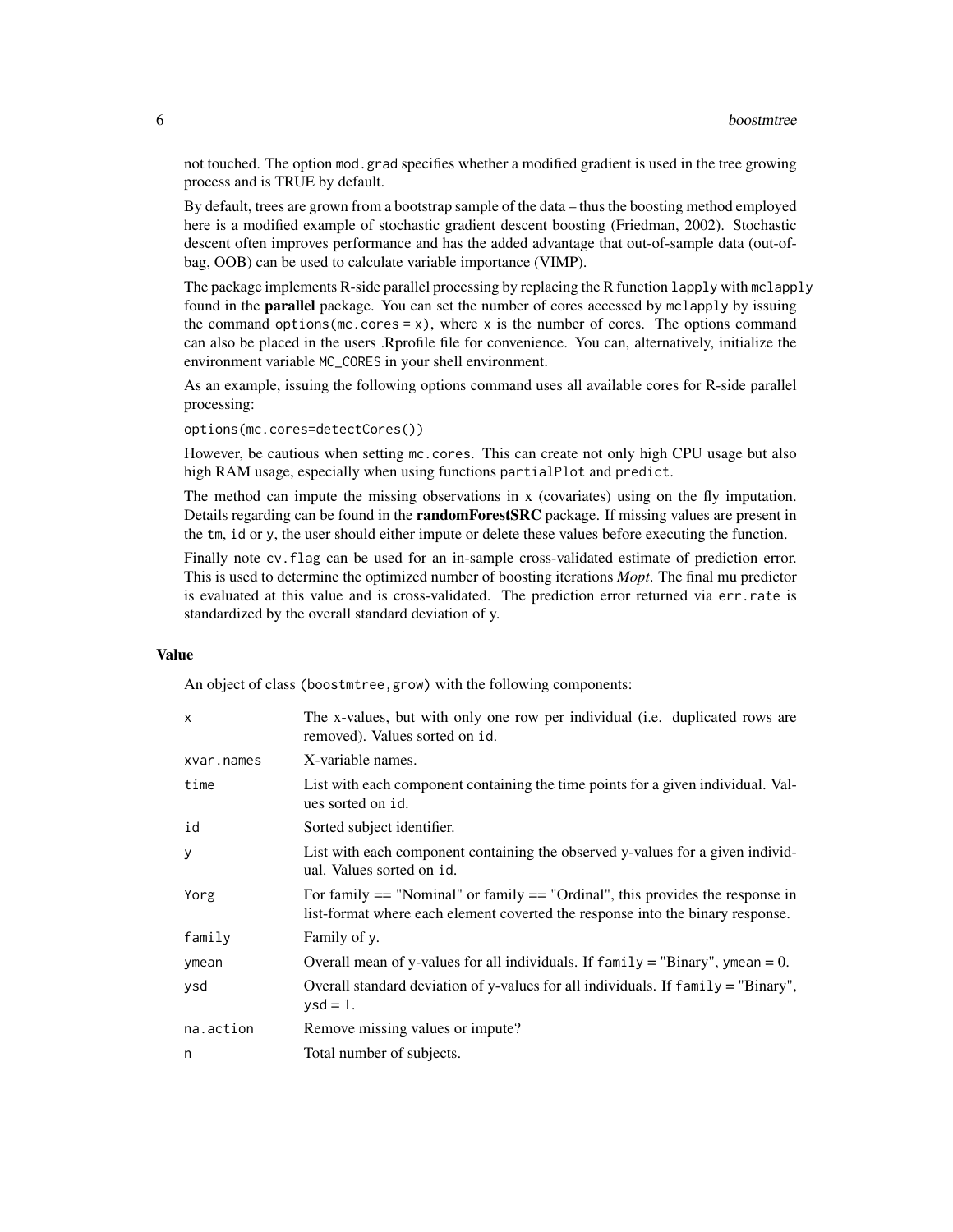| ni                         | Number of repeated measures for each subject.                                                                                                                                                                                                                                                                                                                                                                                                                                                                                 |
|----------------------------|-------------------------------------------------------------------------------------------------------------------------------------------------------------------------------------------------------------------------------------------------------------------------------------------------------------------------------------------------------------------------------------------------------------------------------------------------------------------------------------------------------------------------------|
| n.Q                        | Number of class labels for non-continuous response.                                                                                                                                                                                                                                                                                                                                                                                                                                                                           |
| Q_set                      | Class labels for the non-continuous response.                                                                                                                                                                                                                                                                                                                                                                                                                                                                                 |
| y.unq                      | Unique y values for the non-continous response.                                                                                                                                                                                                                                                                                                                                                                                                                                                                               |
| y_reference                | Reference value for family == "Nominal".                                                                                                                                                                                                                                                                                                                                                                                                                                                                                      |
| $tm.$ unq                  | Unique time points.                                                                                                                                                                                                                                                                                                                                                                                                                                                                                                           |
| gamma                      | List of length $M$ , with each component containing the boosted tree fitted values.                                                                                                                                                                                                                                                                                                                                                                                                                                           |
| mu                         | List with each component containing the estimated mean values for an individ-<br>ual. That is, each component contains the estimated time-profile for an individ-<br>ual. When in-sample cross-validation is requested using cv.flag=TRUE, the<br>estimated mean is cross-validated and evaluated at the optimal number of itera-<br>tions Mopt. If the family $==$ "Nominal" or family $==$ "Ordinal", mu will have a<br>higher level of list to accommodate binary responses generated from nominal or<br>ordinal response. |
| Prob_class                 | For family $==$ "Ordinal", this provides individual probabilty rather than cumu-<br>lative probabilty.                                                                                                                                                                                                                                                                                                                                                                                                                        |
| lambda                     | Smoothing parameter. Results provided in vector or matrix form, depending on<br>whether family $== c("Continuous", "Binary")$ or family $== c("Nominal", "Ordi-)$<br>nal").                                                                                                                                                                                                                                                                                                                                                   |
| phi                        | Variance parameter.Results provided in vector or matrix form, depending on<br>whether family $== c("Continuous", "Binary")$ or family $== c("Nominal", "Ordi-)$<br>nal").                                                                                                                                                                                                                                                                                                                                                     |
| rho                        | Correlation parameter. Results provided in vector or matrix form, depending on<br>whether family $== c("Continuous", "Binary")$ or family $== c("Nominal", "Ordi-)$<br>nal").                                                                                                                                                                                                                                                                                                                                                 |
| baselearner                | List of length $M$ containing the base learners.                                                                                                                                                                                                                                                                                                                                                                                                                                                                              |
| membership                 | List of length $M$ , with each component containing the terminal node membership<br>for a given boosting iteration.                                                                                                                                                                                                                                                                                                                                                                                                           |
| X.tm                       | Design matrix for all the unique time points.                                                                                                                                                                                                                                                                                                                                                                                                                                                                                 |
| D                          | Design matrix for each subject.                                                                                                                                                                                                                                                                                                                                                                                                                                                                                               |
| d                          | Degree of the piecewise B-spline polynomial.                                                                                                                                                                                                                                                                                                                                                                                                                                                                                  |
| pen.ord                    | Penalization difference order.                                                                                                                                                                                                                                                                                                                                                                                                                                                                                                |
| К                          | Number of terminal nodes.                                                                                                                                                                                                                                                                                                                                                                                                                                                                                                     |
| M                          | Number of boosting iterations.                                                                                                                                                                                                                                                                                                                                                                                                                                                                                                |
| nu                         |                                                                                                                                                                                                                                                                                                                                                                                                                                                                                                                               |
| ntree                      | Boosting regularization parameter.                                                                                                                                                                                                                                                                                                                                                                                                                                                                                            |
|                            | Number of trees.                                                                                                                                                                                                                                                                                                                                                                                                                                                                                                              |
| cv.flag                    | Whether in-sample CV is used or not?                                                                                                                                                                                                                                                                                                                                                                                                                                                                                          |
| err.rate                   | In-sample standardized estimate of 11-error and RMSE.                                                                                                                                                                                                                                                                                                                                                                                                                                                                         |
| rmse                       | In-sample standardized RMSE at optimized M.                                                                                                                                                                                                                                                                                                                                                                                                                                                                                   |
| Mopt                       | The optimized M.                                                                                                                                                                                                                                                                                                                                                                                                                                                                                                              |
| gamma.i.list<br>forest.tol | Estimate of gamma obtained from in-sample CV if cv.flag = TRUE, else<br><b>NULL</b><br>Forest tolerance value (needed for prediction).                                                                                                                                                                                                                                                                                                                                                                                        |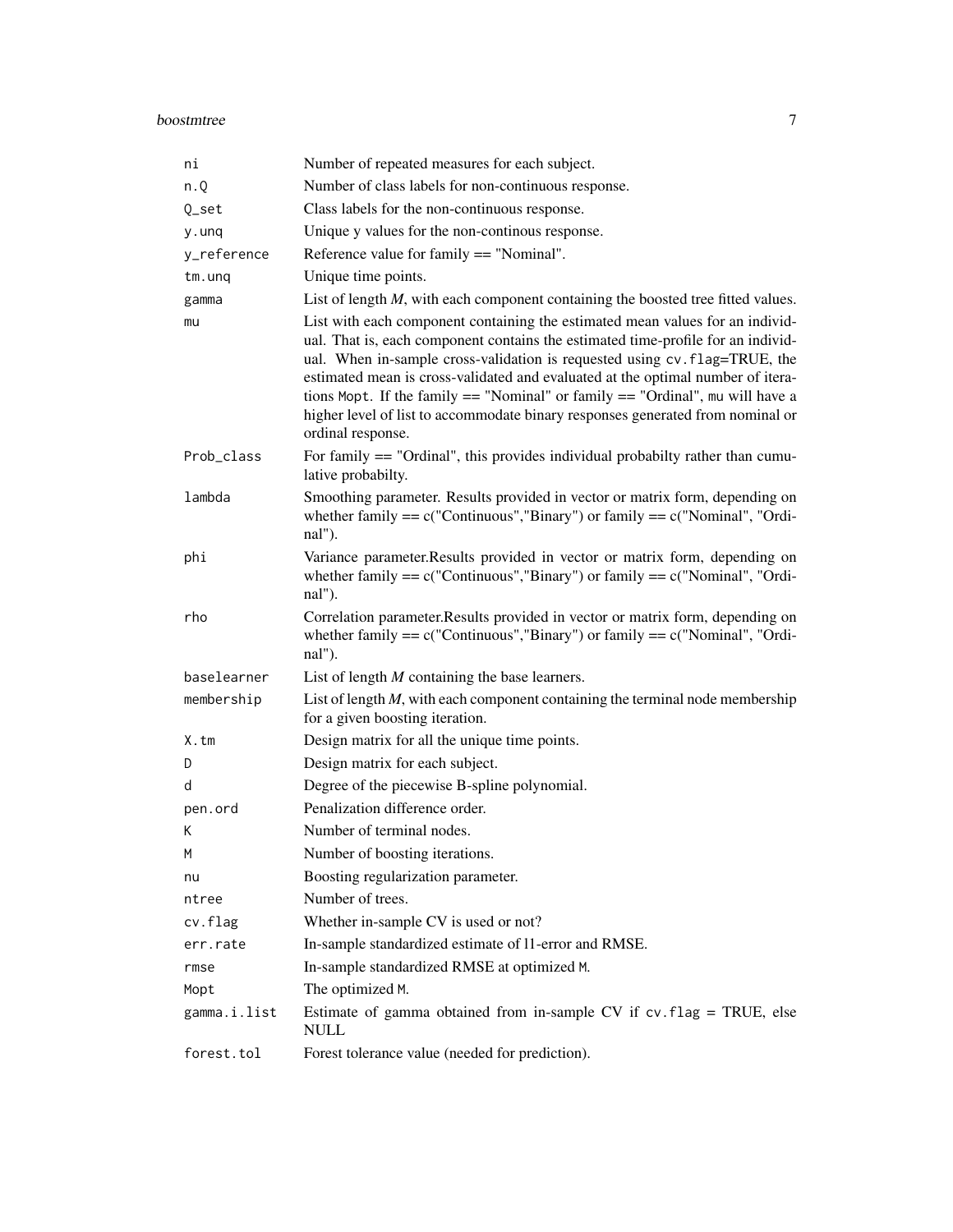# <span id="page-7-0"></span>Author(s)

Hemant Ishwaran, Amol Pande and Udaya B. Kogalur

# **References**

Friedman J.H. (2001). Greedy function approximation: a gradient boosting machine, *Ann. of Statist.*, 5:1189-1232.

Friedman J.H. (2002). Stochastic gradient boosting. *Comp. Statist. Data Anal.*, 38(4):367–378.

Pande A., Li L., Rajeswaran J., Ehrlinger J., Kogalur U.B., Blackstone E.H., Ishwaran H. (2017). Boosted multivariate trees for longitudinal data, *Machine Learning*, 106(2): 277–305.

Pande A. (2017). *Boosting for longitudinal data*. Ph.D. Dissertation, Miller School of Medicine, University of Miami.

#### See Also

[marginalPlot](#page-9-1) [partialPlot](#page-12-1), [plot.boostmtree](#page-15-1), [predict.boostmtree](#page-16-1), [print.boostmtree](#page-20-1), [simLong](#page-21-1), [vimpPlot](#page-25-1)

```
##------------------------------------------------------------
## synthetic example (Response y is continuous)
## 0.8 correlation, quadratic time with quadratic interaction
##-------------------------------------------------------------
#simulate the data (use a small sample size for illustration)
dta \le simLong(n = 50, N = 5, rho = 80, model = 2, family = "Continuous")$dtaL
#basic boosting call (M set to a small value for illustration)
boost.grow <- boostmtree(dta$features, dta$time, dta$id, dta$y,family = "Continuous",M = 20)
#print results
print(boost.grow)
#plot.results
plot(boost.grow)
##------------------------------------------------------------
## synthetic example (Response y is binary)
## 0.8 correlation, quadratic time with quadratic interaction
##-------------------------------------------------------------
#simulate the data (use a small sample size for illustration)
dta <- simLong(n = 50, N = 5, rho = 80, model = 2, family = "Binary")$dtaL
#basic boosting call (M set to a small value for illustration)
boost.grow <- boostmtree(dta$features, dta$time, dta$id, dta$y,family = "Binary", M = 20)
#print results
print(boost.grow)
#plot.results
```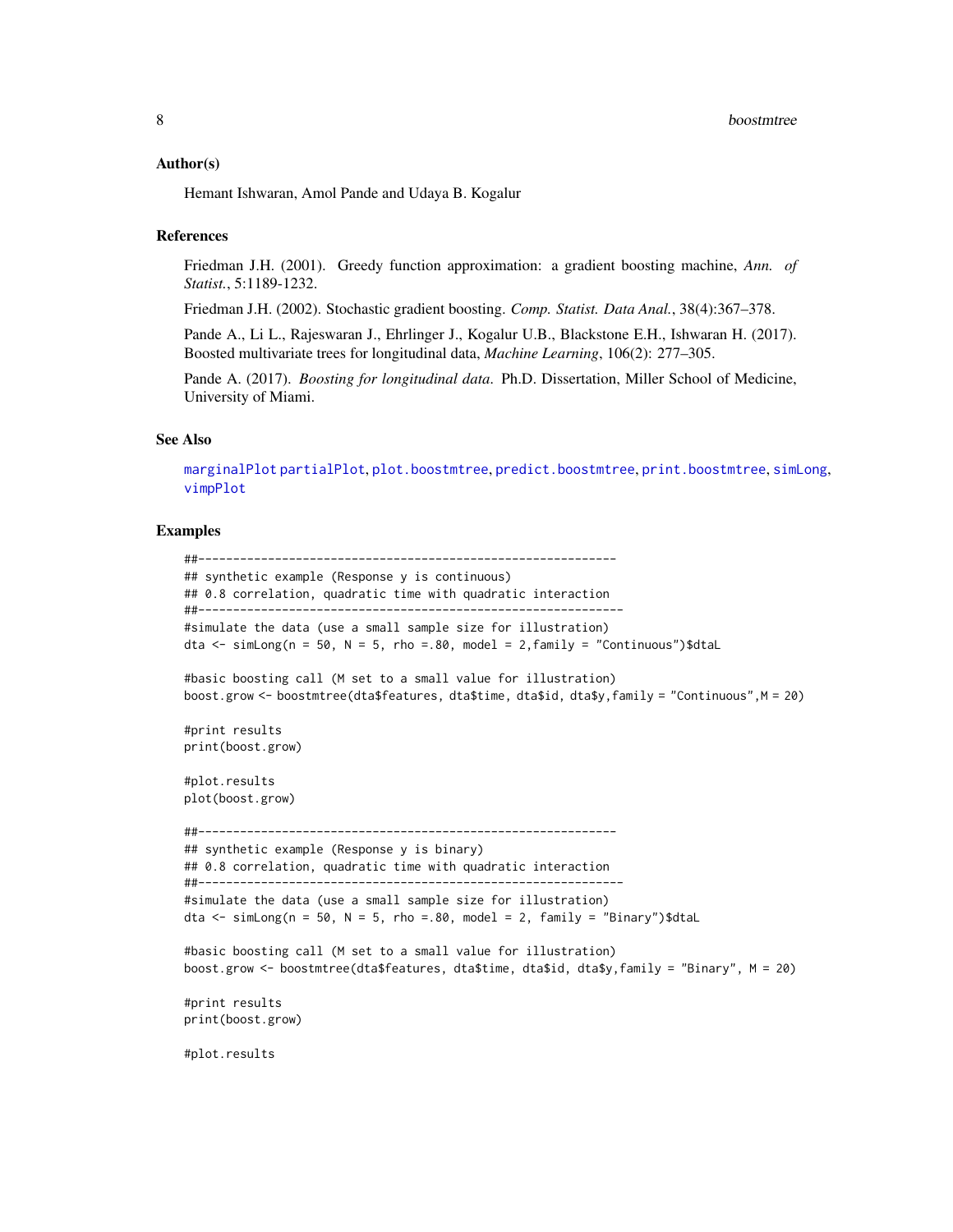#### boostmtree 9

```
plot(boost.grow)
## Not run:
##------------------------------------------------------------
## Same synthetic example as above with continuous response
## but with in-sample cross-validation estimate for RMSE
##-------------------------------------------------------------
dta \le simLong(n = 50, N = 5, rho = 80, model = 2, family = "Continuous")$dtaL
boost.cv.grow <- boostmtree(dta$features, dta$time, dta$id, dta$y,
                 family = "Continuous", M = 300, cv.flag = TRUE)
plot(boost.cv.grow)
print(boost.cv.grow)
##----------------------------------------------------------------------------
## spirometry data (Response is continuous)
##----------------------------------------------------------------------------
data(spirometry, package = "boostmtree")
#boosting call: cubic B-splines with 15 knots
spr.obj <- boostmtree(spirometry$features, spirometry$time, spirometry$id, spirometry$y,
                        family = "Continuous",M = 100, nu = .025, nknots = 15)
plot(spr.obj)
##----------------------------------------------------------------------------
## Atrial Fibrillation data (Response is binary)
##----------------------------------------------------------------------------
data(AF, package = "boostmtree")
#boosting call: cubic B-splines with 15 knots
AF.obj <- boostmtree(AF$feature, AF$time, AF$id, AF$y,
                        family = "Binary",M = 100, nu = .025, nknots = 15)
plot(AF.obj)
##----------------------------------------------------------------------------
## sneaky way to use boostmtree for (univariate) regression: boston housing
##----------------------------------------------------------------------------
if (library("mlbench", logical.return = TRUE)) {
 ## assemble the data
 data(BostonHousing)
 x <- BostonHousing; x$medv <- NULL
 y <- BostonHousing$medv
 trn <- sample(1:nrow(x), size = nrow(x) * (2 / 3), replace = FALSE)
 ## run boosting in univariate mode
 o \le boostmtree(x = x[trn,], y = y[trn], family = "Continuous")
 o.p \leftarrow predict(o, x = x[-trn, ], y = y[-trn])print(o)
 plot(o.p)
```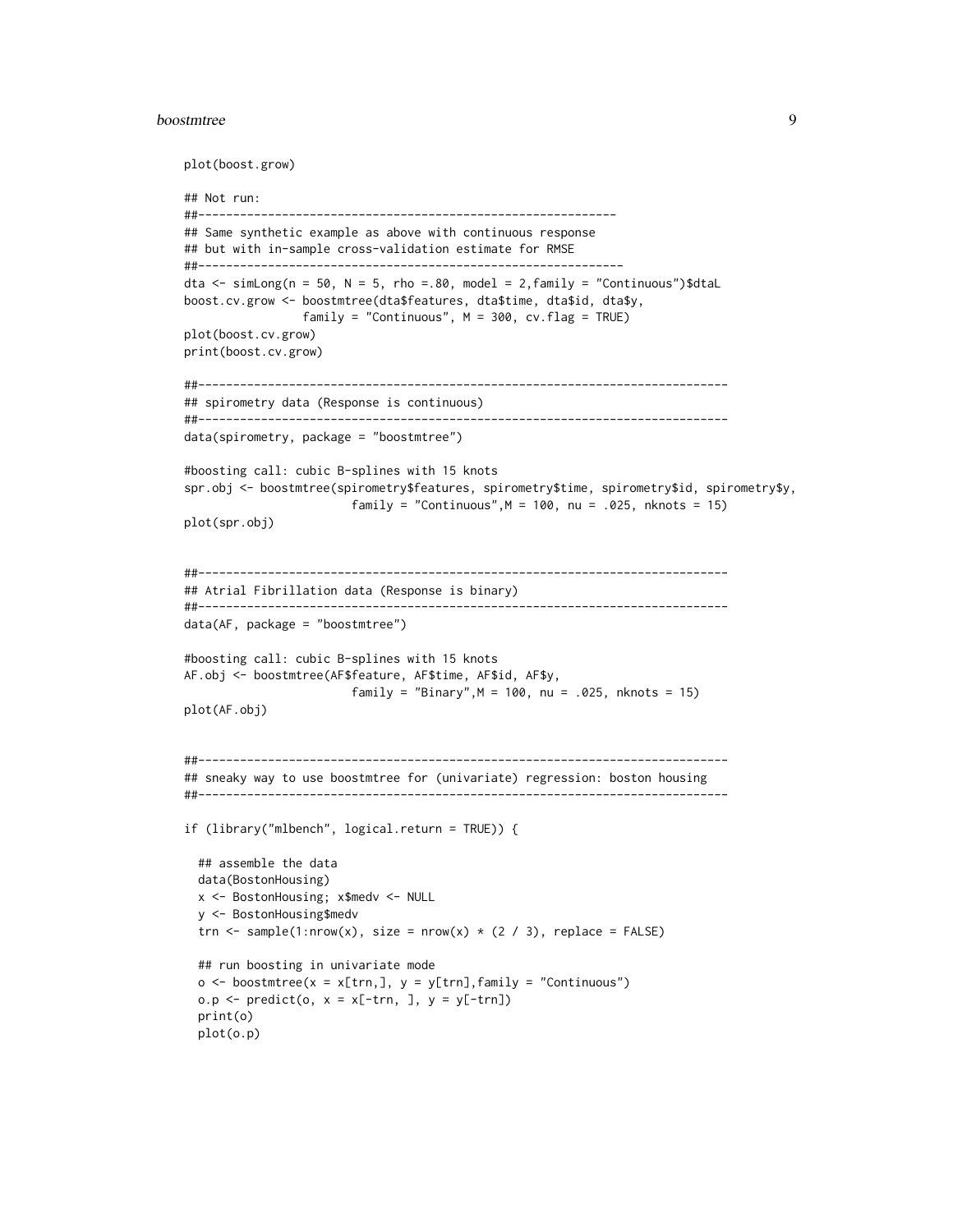```
## run boosting in univariate mode to obtain RMSE and vimp
 o.cv <- boostmtree(x = x, y = y, M = 100, family = "Continuous", cv. flag = TRUE)
 print(o.cv)
 plot(o.cv)
}
## End(Not run)
```
boostmtree.news *Show the NEWS file*

# Description

Show the NEWS file of the boostmtree package.

# Usage

boostmtree.news(...)

# Arguments

... Further arguments passed to or from other methods.

#### Value

None.

# Author(s)

Hemant Ishwaran, Amol Pande and Udaya B. Kogalur

<span id="page-9-1"></span>marginalPlot *Marginal plot analysis*

# Description

Marginal plot of x against the unadjusted predicted y. This is mainly used to obtain marginal relationships between x and the unadjusted predicted y. Marginal plots have a faster execution compared to partial plots (Friedman, 2001).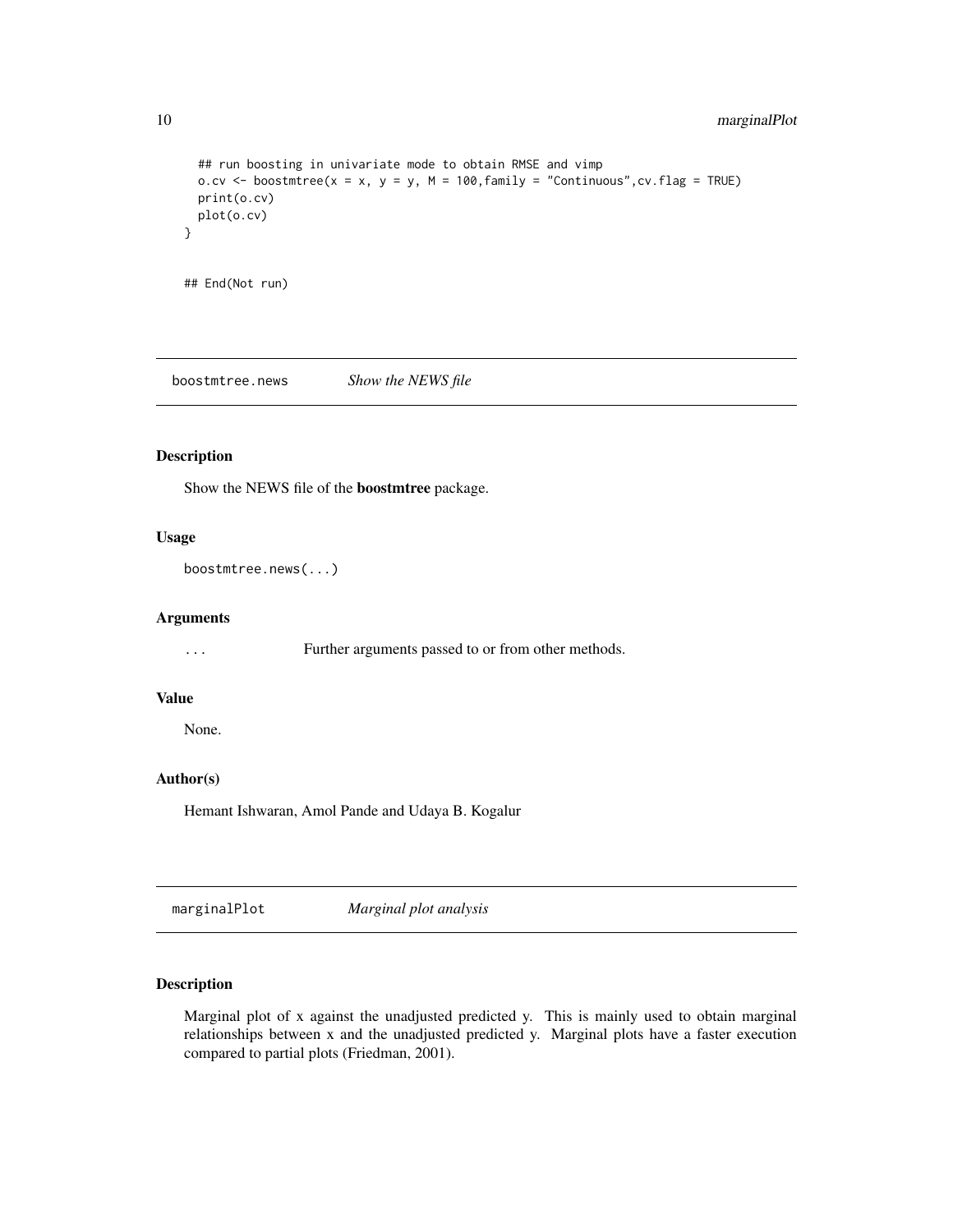# marginalPlot 11

# Usage

```
marginalPlot(object,
             xvar.names,
             tm.unq,
             subset,
             plot.it = FALSE,
             path_saveplot = NULL,
             Verbose = TRUE,
             ...)
```
# Arguments

| object        | A boosting object of class (boostmtree, grow).                                                                                                                                                               |
|---------------|--------------------------------------------------------------------------------------------------------------------------------------------------------------------------------------------------------------|
| xvar.names    | Names of the x-variables to be used. By default, all variables are plotted.                                                                                                                                  |
| $tm.$ unq     | Unique time points used for the plots of x against y. By default, the deciles of<br>the observed time values are used.                                                                                       |
| subset        | Vector indicating which rows of the x-data to be used for the analysis. The<br>default is to use the entire data.                                                                                            |
| plot.it       | Should plots be displayed? If xvar, names is a vector with more than one vari-<br>able name, then instead of displaying, plot is stored as "MarginalPlot.pdf" in the<br>location specified by path_saveplot. |
| path_saveplot | Provide the location where plot should be saved. By default the plot will be<br>saved at temporary folder.                                                                                                   |
| Verbose       | Display the path where the plot is saved?                                                                                                                                                                    |
| $\cdots$      | Further arguments passed to or from other methods.                                                                                                                                                           |

# Details

Marginal plot of x values specified by xvar.names against the unadjusted predicted y-values over a set of time points specified by tm.unq. Analysis can be restricted to a subset of the data using subset.

# Author(s)

Hemant Ishwaran, Amol Pande and Udaya B. Kogalur

# References

Friedman J.H. Greedy function approximation: a gradient boosting machine, *Ann. of Statist.*, 5:1189-1232, 2001.

# Examples

## Not run: ##------------------------------------------------------------ ## Synthetic example (Response is continuous) ## High correlation, quadratic time with quadratic interaction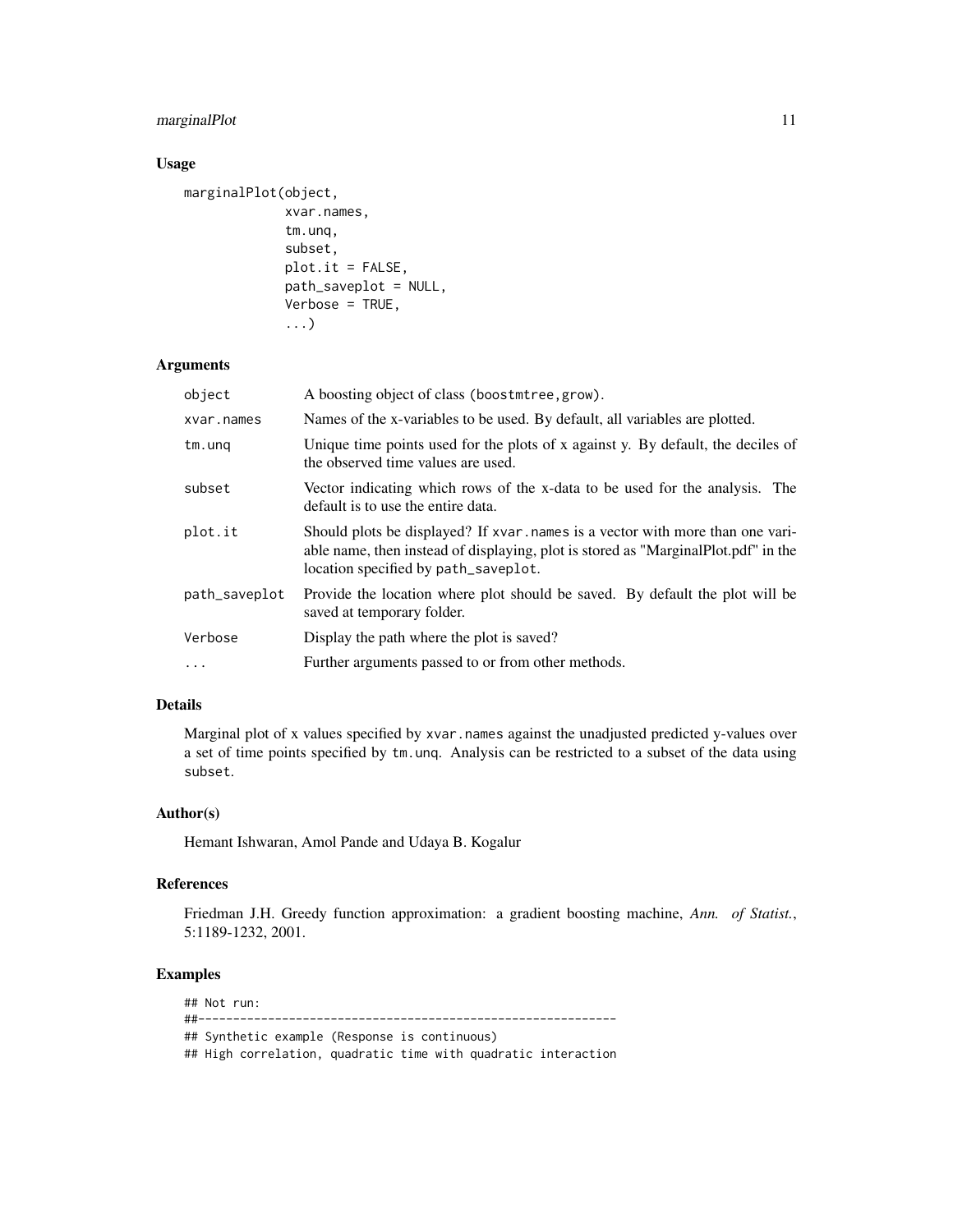```
##-------------------------------------------------------------
#simulate the data
dta \le simLong(n = 50, N = 5, rho = 80, model = 2, family = "Continuous")$dtaL
#basic boosting call
boost.grow <- boostmtree(dta$features, dta$time, dta$id, dta$y, family = "Continuous", M = 300)
#plot results
#x1 has a linear main effect
#x2 is quadratic with quadratic time trend
marginalPlot(boost.grow, "x1",plot.it = TRUE)
marginalPlot(boost.grow, "x2",plot.it = TRUE)
#Plot of all covariates. The plot will be stored as the "MarginalPlot.pdf"
# in the current working directory.
marginalPlot(boost.grow,plot.it = TRUE)
##------------------------------------------------------------
## Synthetic example (Response is binary)
## High correlation, quadratic time with quadratic interaction
##-------------------------------------------------------------
#simulate the data
dta \le simLong(n = 50, N = 5, rho =.80, model = 2, family = "Binary")$dtaL
#basic boosting call
boost.grow <- boostmtree(dta$features, dta$time, dta$id, dta$y, family = "Binary", M = 300)
#plot results
#x1 has a linear main effect
#x2 is quadratic with quadratic time trend
marginalPlot(boost.grow, "x1",plot.it = TRUE)
marginalPlot(boost.grow, "x2",plot.it = TRUE)
#Plot of all covariates. The plot will be stored as the "MarginalPlot.pdf"
# in the current working directory.
marginalPlot(boost.grow,plot.it = TRUE)
##----------------------------------------------------------------------------
## spirometry data
##----------------------------------------------------------------------------
data(spirometry, package = "boostmtree")
#boosting call: cubic B-splines with 15 knots
spr.obj <- boostmtree(spirometry$features, spirometry$time, spirometry$id, spirometry$y,
            family = "Continuous",M = 300, nu = .025, nknots = 15)
#marginal plot of double-lung group at 5 years
dltx <- marginalPlot(spr.obj, "AGE", tm.unq = 5, subset = spr.obj$x$DOUBLE==1,plot.it = TRUE)
#marginal plot of single-lung group at 5 years
sltx <- marginalPlot(spr.obj, "AGE", tm.unq = 5, subset = spr.obj$x$DOUBLE==0,plot.it = TRUE)
```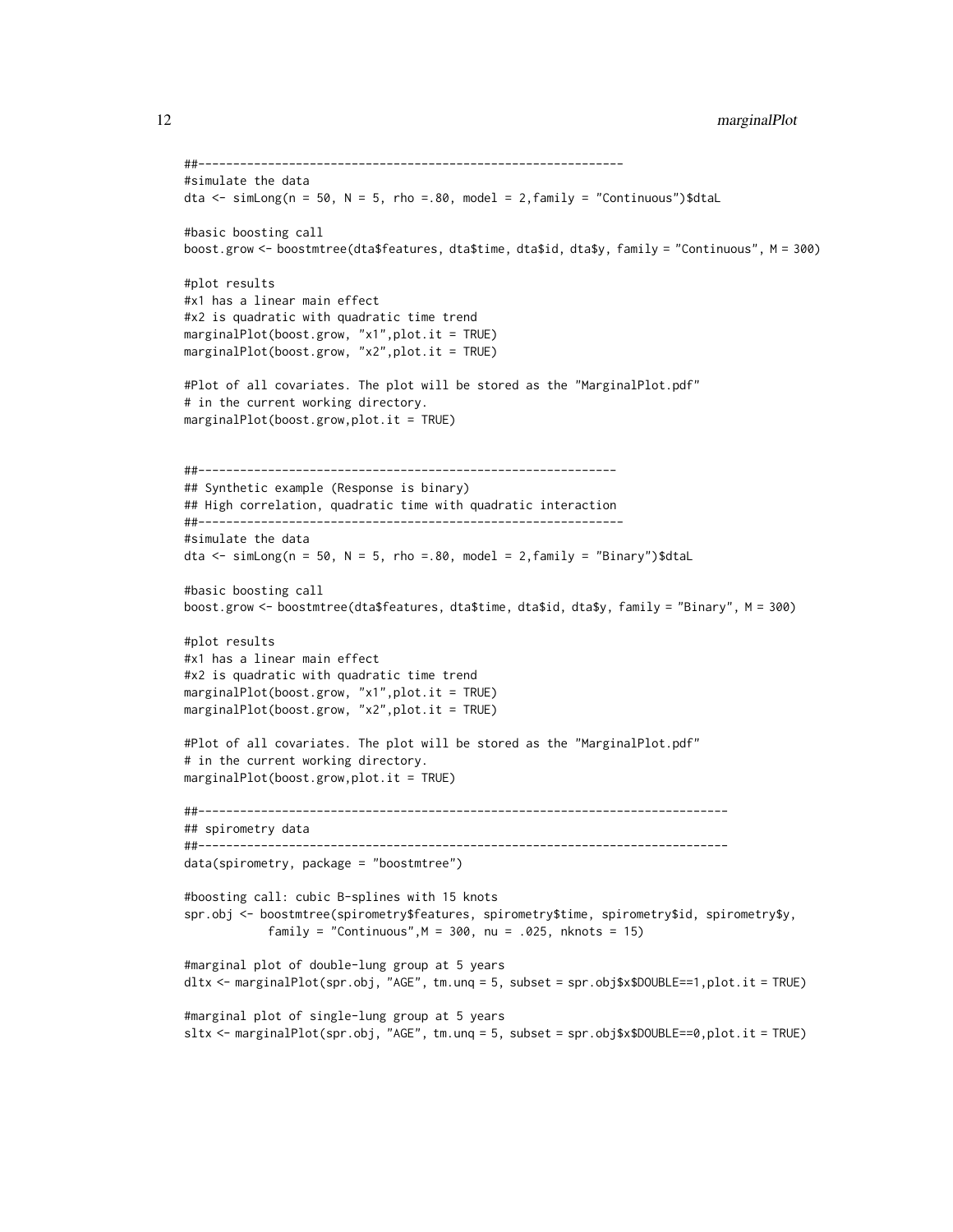#### <span id="page-12-0"></span>partialPlot the contract of the contract of the contract of the contract of the contract of the contract of the contract of the contract of the contract of the contract of the contract of the contract of the contract of th

```
#combine the two plots
dltx <- dltx[[2]][[1]]
sltx <- sltx[[2]][[1]]
plot(range(c(dltx[[1]][, 1], sltx[[1]][, 1])), range(c(dltx[[1]][, -1], sltx[[1]][, -1])),
     xlab = "age", ylab = "predicted y", type = "n")lines(dltx[[1]][, 1][order(dltx[[1]][, 1]) ], dltx[[1]][, -1][order(dltx[[1]][, 1]) ],
      lty = 1, lwd = 2, col = "red")lines(sltx[[1]][, 1][order(sltx[[1]][, 1]) ], sltx[[1]][, -1][order(sltx[[1]][, 1]) ],
      lty = 1, lwd = 2, col = "blue")legend("topright", legend = c("DLTx", "SLTx"), lty = 1, fill = c(2,4))## End(Not run)
```
<span id="page-12-1"></span>partialPlot *Partial plot analysis*

# Description

Partial dependence plot of x against adjusted predicted y.

#### Usage

```
partialPlot(object,
            M = NULL,xvar.names,
            tm.unq,
            xvar.unq = NULL,
            npts = 25,
            subset,
            prob.class = FALSE,
            conditional.xvars = NULL,
            conditional.values = NULL,
            plot.it = FALSE,Variable_Factor = FALSE,
            path_saveplot = NULL,
            Verbose = TRUE,
            useCVflag = FALSE,
            ...)
```
# Arguments

| object     | A boosting object of class (boostmtree, grow).                                                                         |
|------------|------------------------------------------------------------------------------------------------------------------------|
| M          | Fixed value for the boosting step number. If NULL, then use Mopt if it is avail-<br>able from the object, else use M   |
| xvar.names | Names of the x-variables to be used. By default, all variables are plotted.                                            |
| tm.ung     | Unique time points used for the plots of x against y. By default, the deciles of<br>the observed time values are used. |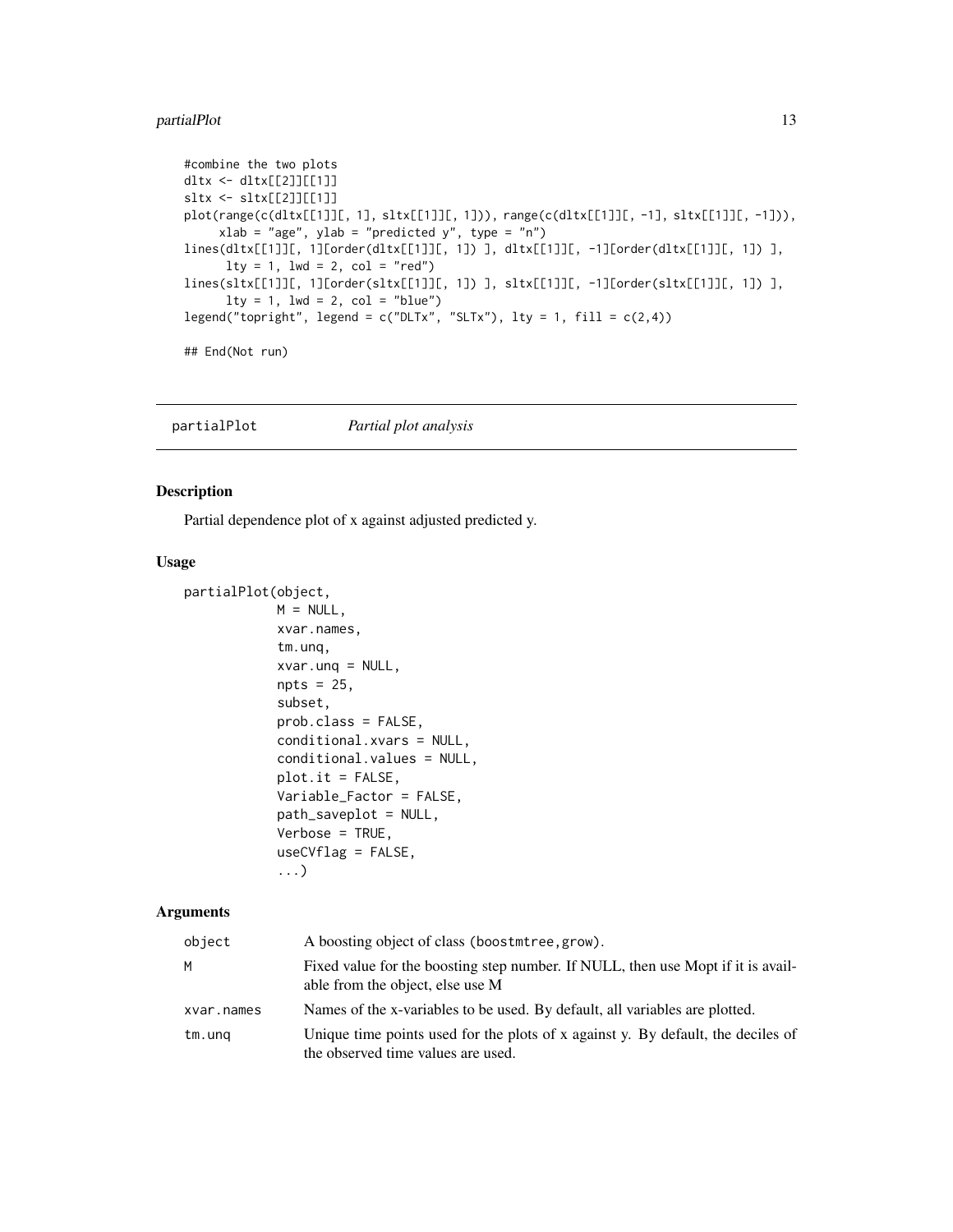| xvar.ung           | Unique values used for the partial plot. Default is NULL in which case unique<br>values are obtained uniformaly based on the range of variable. Values must be<br>provided using list with same length as lenght of xvar.names. |
|--------------------|---------------------------------------------------------------------------------------------------------------------------------------------------------------------------------------------------------------------------------|
| npts               | Maximum number of points used for x. Reduce this value if plots are slow.                                                                                                                                                       |
| subset             | Vector indicating which rows of the x-data to be used for the analysis. The<br>default is to use the entire data.                                                                                                               |
| prob.class         | In case of ordinal response, use class probability rather than cumulative proba-<br>bility.                                                                                                                                     |
| conditional.xvars  |                                                                                                                                                                                                                                 |
|                    | Vector of character values indicating names of the x-variables to be used for<br>further conditioning (adjusting) the predicted y values. Variable names should<br>be different from xvar.names.                                |
| conditional.values |                                                                                                                                                                                                                                 |
|                    | Vector of values taken by the variables from conditional. xvars. The length of<br>the vector should be same as the length of the vector for conditional.xvars,<br>which means only one value per conditional variable.          |
| plot.it            | Should plots be displayed?                                                                                                                                                                                                      |
| Variable_Factor    |                                                                                                                                                                                                                                 |
|                    | Default is FALSE. Use TRUE if the variable specified in xvar. names is a factor.                                                                                                                                                |
| path_saveplot      | Provide the location where plot should be saved. By default the plot will be<br>saved at temporary folder.                                                                                                                      |
| Verbose            | Display the path where the plot is saved?                                                                                                                                                                                       |
| useCVflag          | Should the predicted value be based on the estimate derived from oob sample?                                                                                                                                                    |
| $\cdots$           | Further arguments passed to or from other methods.                                                                                                                                                                              |

# Details

Partial dependence plot (Friedman, 2001) of x values specified by xvar.names against the adjusted predicted y-values over a set of time points specified by tm.unq. Analysis can be restricted to a subset of the data using subset. Further conditioning can be imposed using conditional.xvars.

# Author(s)

Hemant Ishwaran, Amol Pande and Udaya B. Kogalur

# References

Friedman J.H. Greedy function approximation: a gradient boosting machine, *Ann. of Statist.*, 5:1189-1232, 2001.

# Examples

## Not run: ##------------------------------------------------------------ ## Synthetic example (Response is continuous) ## high correlation, quadratic time with quadratic interaction ##-------------------------------------------------------------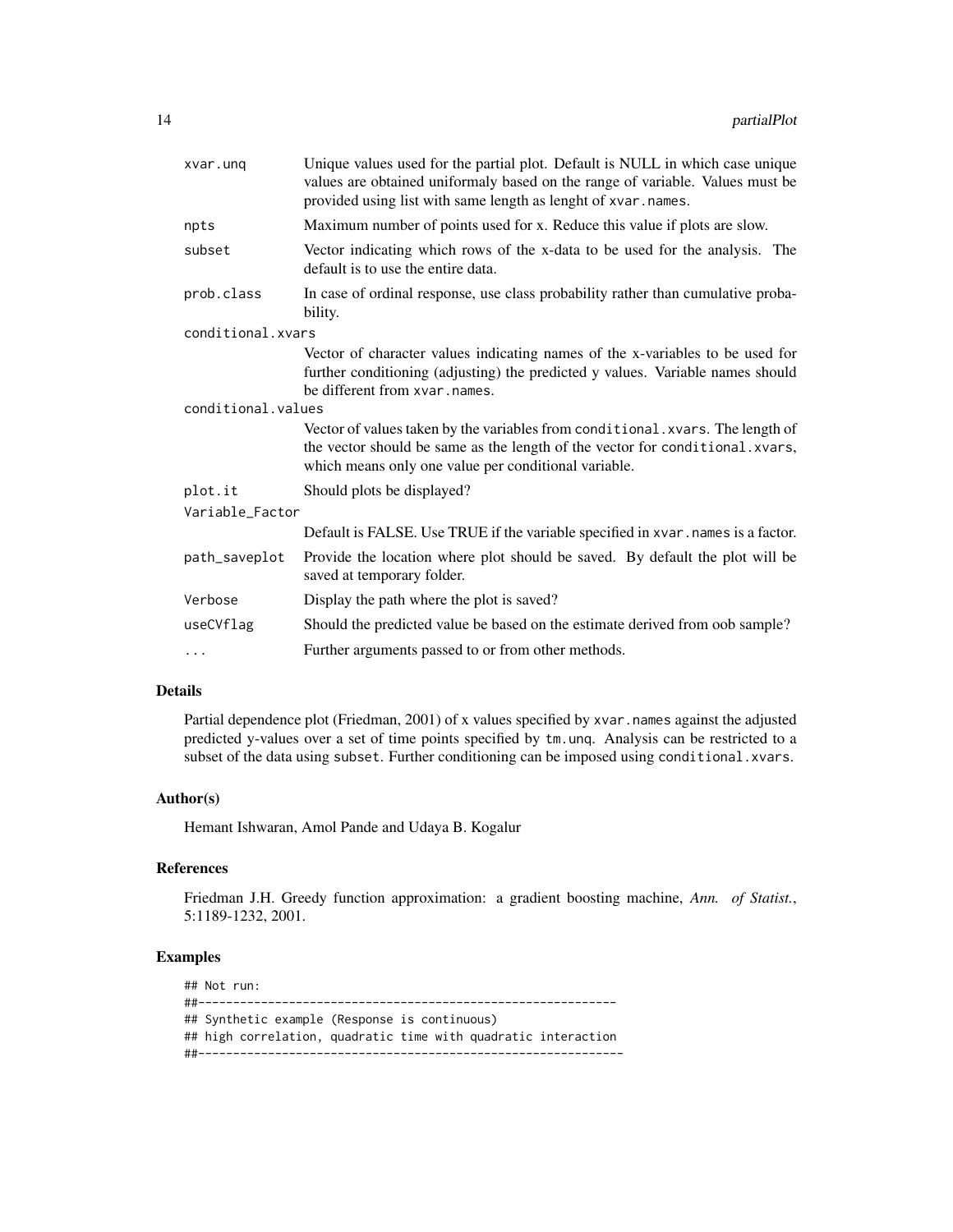#### partialPlot the contract of the contract of the contract of the contract of the contract of the contract of the contract of the contract of the contract of the contract of the contract of the contract of the contract of th

```
#simulate the data
dta \le simLong(n = 50, N = 5, rho = 80, model = 2, family = "Continuous")$dtaL
#basic boosting call
boost.grow <- boostmtree(dta$features, dta$time, dta$id, dta$y,family = "Continuous",M = 300)
#plot results
#x1 has a linear main effect
#x2 is quadratic with quadratic time trend
pp.obj <- partialPlot(object = boost.grow, xvar.names = "x1",plot.it = TRUE)
pp.obj <- partialPlot(object = boost.grow, xvar.names = "x2",plot.it = TRUE)
#partial plot using "x2" as the conditional variable
pp.obj <- partialPlot(object = boost.grow, xvar.names = "x1",
                      conditional.xvar = "x2", conditional.values = 1,plot.it = TRUE)
pp.obj <- partialPlot(object = boost.grow, xvar.names = "x1",
                      conditional.xvar = "x2", conditional.values = 2,plot.it = TRUE)
##------------------------------------------------------------
## Synthetic example (Response is binary)
## high correlation, quadratic time with quadratic interaction
##-------------------------------------------------------------
#simulate the data
dta \le simLong(n = 50, N = 5, rho =.80, model = 2, family = "Binary")$dtaL
#basic boosting call
boost.grow <- boostmtree(dta$features, dta$time, dta$id, dta$y,family = "Binary",M = 300)
#plot results
#x1 has a linear main effect
#x2 is quadratic with quadratic time trend
pp.obj <- partialPlot(object = boost.grow, xvar.names = "x1",plot.it = TRUE)
pp.obj <- partialPlot(object = boost.grow, xvar.names = "x2",plot.it = TRUE)
##----------------------------------------------------------------------------
## spirometry data
##----------------------------------------------------------------------------
data(spirometry, package = "boostmtree")
#boosting call: cubic B-splines with 15 knots
spr.obj <- boostmtree(spirometry$features, spirometry$time, spirometry$id, spirometry$y,
            family = "Continuous",M = 300, nu = .025, nknots = 15)
#partial plot of double-lung group at 5 years
dltx <- partialPlot(object = spr.obj, xvar.names = "AGE",
                    tm.unq = 5, subset=spr.obj$x$DOUBLE==1,plot.it = TRUE)
#partial plot of single-lung group at 5 years
sltx <- partialPlot(object = spr.obj, xvar.names = "AGE",
                    tm.unq = 5, subset=spr.obj$x$DOUBLE==0,plot.it = TRUE)
#combine the two plots: we use lowess smoothed values
dltx <- dltx$l.obj[[1]]
```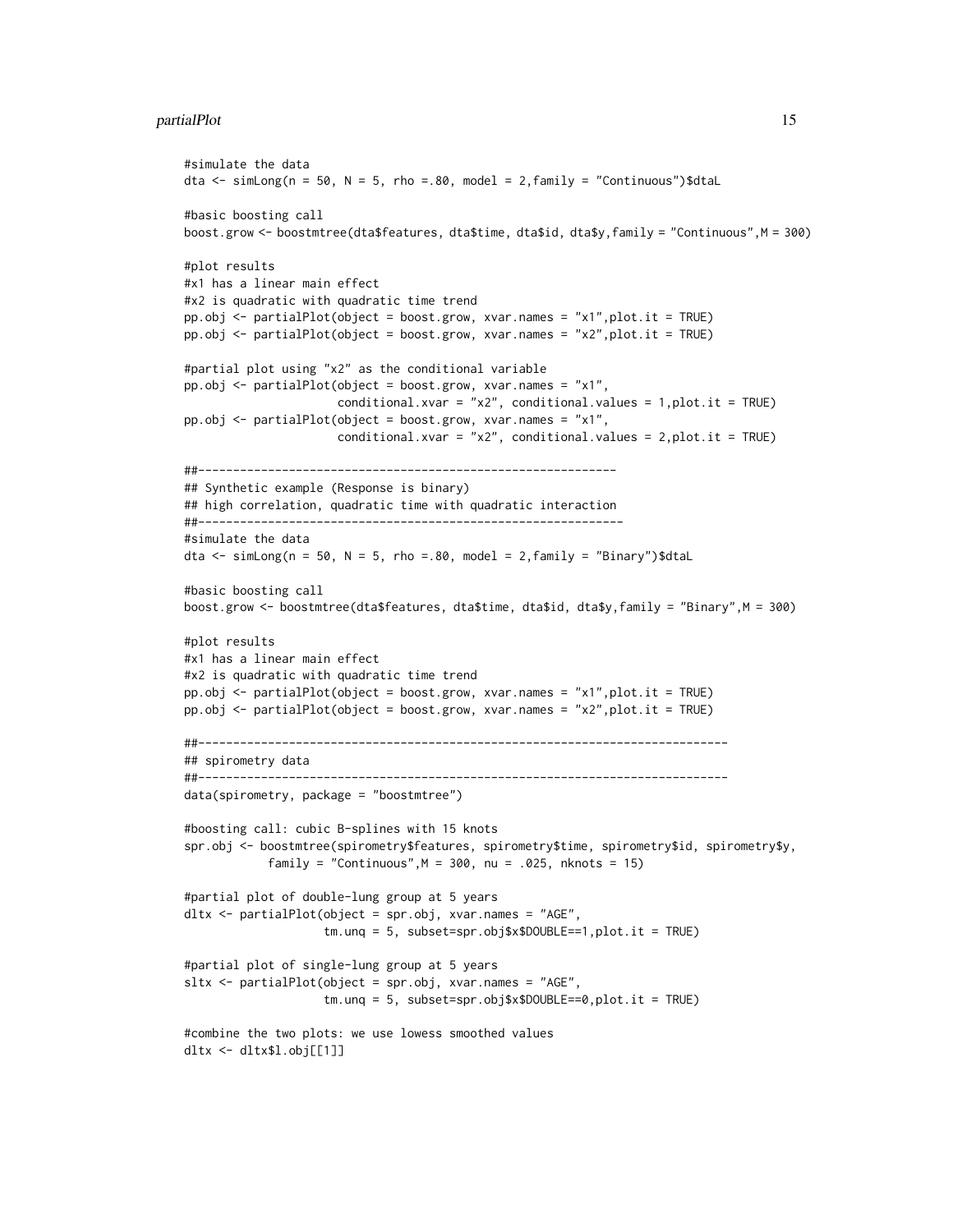```
sltx <- sltx$l.obj[[1]]
plot(range(c(dltx[, 1], sltx[, 1])), range(c(dltx[, -1], sltx[, -1])),
     xlab = "age", ylab = "predicted y (adjusted)", type = "n")
lines(dltx[, 1], dltx[, -1], lty = 1, lwd = 2, col = "red")
lines(sltx[, 1], sltx[, -1], lty = 1, lwd = 2, col = "blue")
legend("topright", legend = c("DLTx", "SLTx"), lty = 1, fill = c(2,4))## End(Not run)
```
<span id="page-15-1"></span>plot.boostmtree *Plot Summary Analysis*

#### Description

Plot summary analysis of the boosting analysis.

#### Usage

```
## S3 method for class 'boostmtree'
plot(x, use.rmse = TRUE, path\_saveplot = NULL, Verbose = TRUE, ...)
```
# Arguments

| $\mathsf{x}$  | An object of class (boostmtree, grow) or (boostmtree, predict).                                                                                 |
|---------------|-------------------------------------------------------------------------------------------------------------------------------------------------|
| use.rmse      | Report performance values in terms of standardized root-mean-squared-error<br>(RMSE) or mean-squared-error (MSE)? Default is standardized RMSE. |
| path_saveplot | Provide the location where plot should be saved. By default the plot will be<br>saved at temporary folder.                                      |
| Verbose       | Display the path where the plot is saved?                                                                                                       |
| $\cdot$       | Further arguments passed to or from other methods.                                                                                              |

#### Details

Plot summary output, including predicted values and residuals. Also plots various parameters against the number of boosting iterations.

# Author(s)

Hemant Ishwaran, Amol Pande and Udaya B. Kogalur

# References

Pande A., Li L., Rajeswaran J., Ehrlinger J., Kogalur U.B., Blackstone E.H., Ishwaran H. (2017). Boosted multivariate trees for longitudinal data, *Machine Learning*, 106(2): 277–305.

<span id="page-15-0"></span>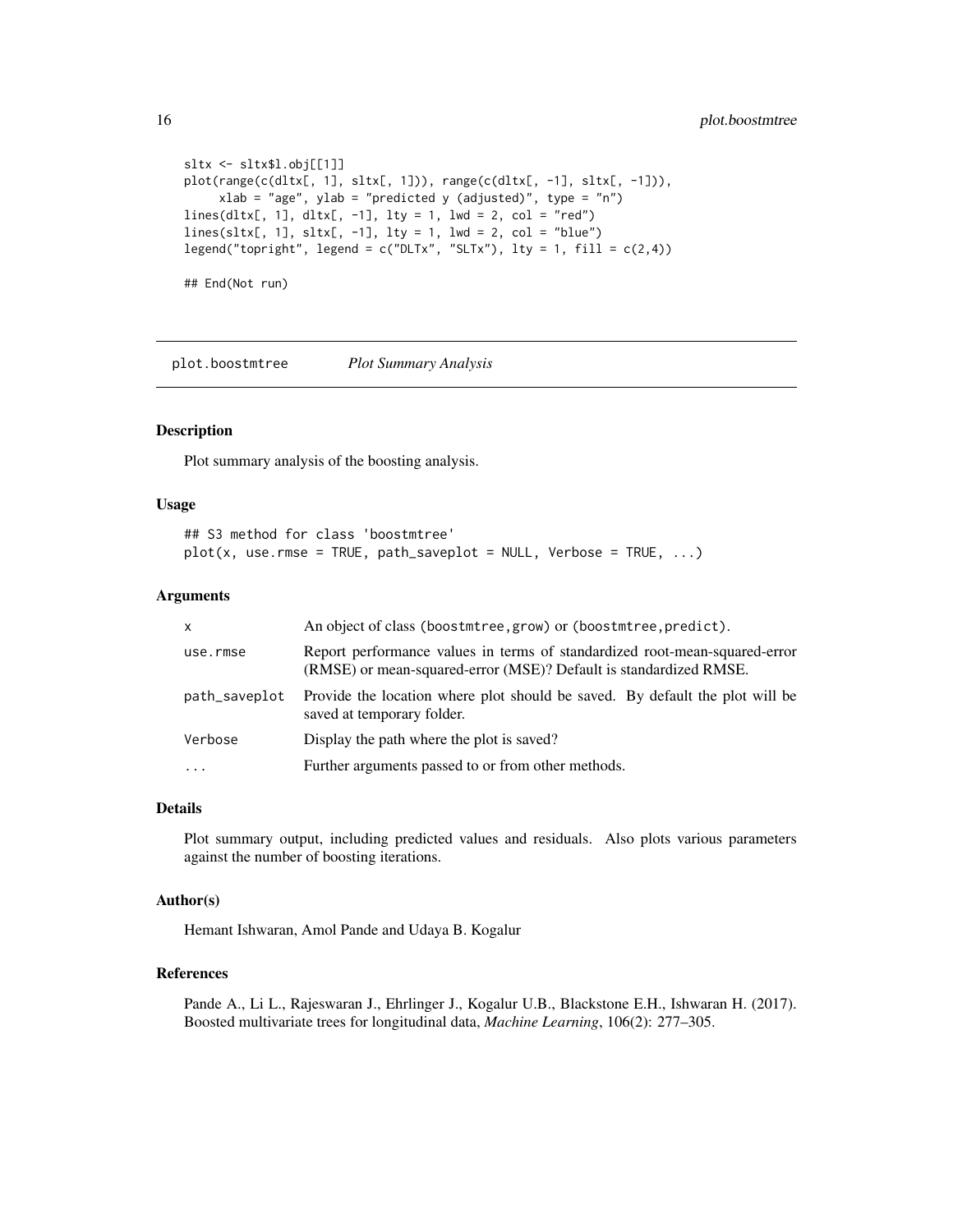<span id="page-16-1"></span><span id="page-16-0"></span>predict.boostmtree *Prediction for Boosted multivariate trees for longitudinal data.*

# Description

Obtain predicted values. Also returns test-set performance if the test data contains y-outcomes.

# Usage

```
## S3 method for class 'boostmtree'
predict(object,
        x,
        tm,
        id,
        y,
        M,
        eps = 1e-5,
        useCVflag = FALSE,
        ...)
```
# Arguments

| object    | A boosting object of class (boostmtree, grow).                                                                                                                                                                                                                   |
|-----------|------------------------------------------------------------------------------------------------------------------------------------------------------------------------------------------------------------------------------------------------------------------|
| X         | Data frame (or matrix) containing test set x-values. Rows must be duplicated<br>to match the number of time points for an individual. If missing, the training x<br>values are used and tm, id and y are not required and no performance values are<br>returned. |
| tm        | Time values for each test set individual with one entry for each row of x. Op-<br>tional, but if missing, the set of unique time values from the training values are<br>used for each individual and no test-set performance values are returned.                |
| id        | Unique subject identifier, one entry for each row in x. Optional, but if missing,<br>each individual is assumed to have a full time-profile specified by the unique<br>time values from the training data.                                                       |
| y         | Test set y-values, with one entry for each row in x.                                                                                                                                                                                                             |
| M         | Fixed value for the boosting step number. Leave this empty to determine the<br>optimized value obtained by minimizing test-set error.                                                                                                                            |
| eps       | Tolerance value used for determining the optimal M. For experts only.                                                                                                                                                                                            |
| useCVflag | Should the predicted value be based on the estimate derived from oob sample?                                                                                                                                                                                     |
| $\cdots$  | Further arguments passed to or from other methods.                                                                                                                                                                                                               |

# Details

The predicted time profile and performance values are obtained for test data from the boosted object grown on the training data.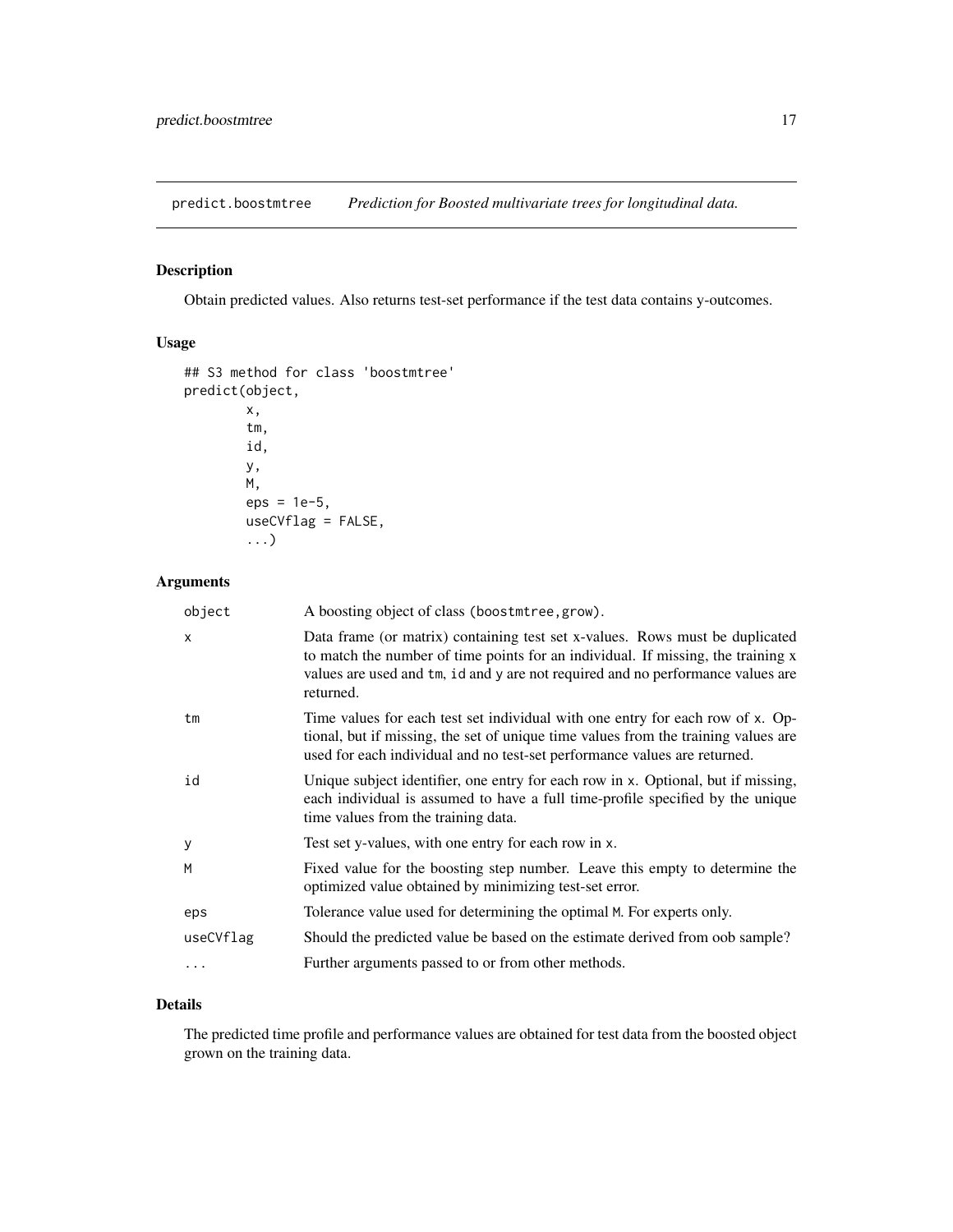R-side parallel processing is implemented by replacing the R function lapply with mclapply found in the parallel package. You can set the number of cores accessed by mclapply by issuing the command options (mc.cores = x), where x is the number of cores. As an example, issuing the following options command uses all available cores:

options(mc.cores=detectCores())

However, this can create high RAM usage, especially when using function partialPlot which calls the predict function.

Note that all performance values (for example prediction error) are standardized by the overall y-standard deviation. Thus, reported RMSE (root-mean-squared-error) is actually standardized RMSE. Values are reported at the optimal stopping time.

# Value

An object of class (boostmtree,predict), which is a list with the following components:

| boost.obj   | The original boosting object.                                                                                            |
|-------------|--------------------------------------------------------------------------------------------------------------------------|
| х           | The test x-values, but with only one row per individual (i.e. duplicated rows are<br>removed).                           |
| time        | List with each component containing the time points for a given test individual.                                         |
| id          | Sorted subject identifier.                                                                                               |
| У           | List containing the test y-values.                                                                                       |
| Y           | y-values, in the list-format, where nominal or ordinal Response is converted into<br>the binary response.                |
| family      | Family of y.                                                                                                             |
| ymean       | Overall mean of y-values for all individuals. If family = "Binary", "Nominal"<br>or "Ordinal", ymean = $0$ .             |
| ysd         | Overall standard deviation of y-values for all individuals. If family = "Binary",<br>"Nominal" or "Ordinal", $ysd = 1$ . |
| xvar.names  | X-variable names.                                                                                                        |
| К           | Number of terminal nodes.                                                                                                |
| n           | Total number of subjects.                                                                                                |
| ni          | Number of repeated measures for each subject.                                                                            |
| n.Q         | Number of class labels for non-continuous response.                                                                      |
| Q_set       | Class labels for the non-continuous response.                                                                            |
| y.unq       | Unique y values for the non-continous response.                                                                          |
| nu          | Boosting regularization parameter.                                                                                       |
| D           | Design matrix for each subject.                                                                                          |
| df.D        | Number of columns of D.                                                                                                  |
| time.unq    | Vector of the unique time points.                                                                                        |
| baselearner | List of length $M$ containing the base learners.                                                                         |
| gamma       | List of length $M$ , with each component containing the boosted tree fitted values.                                      |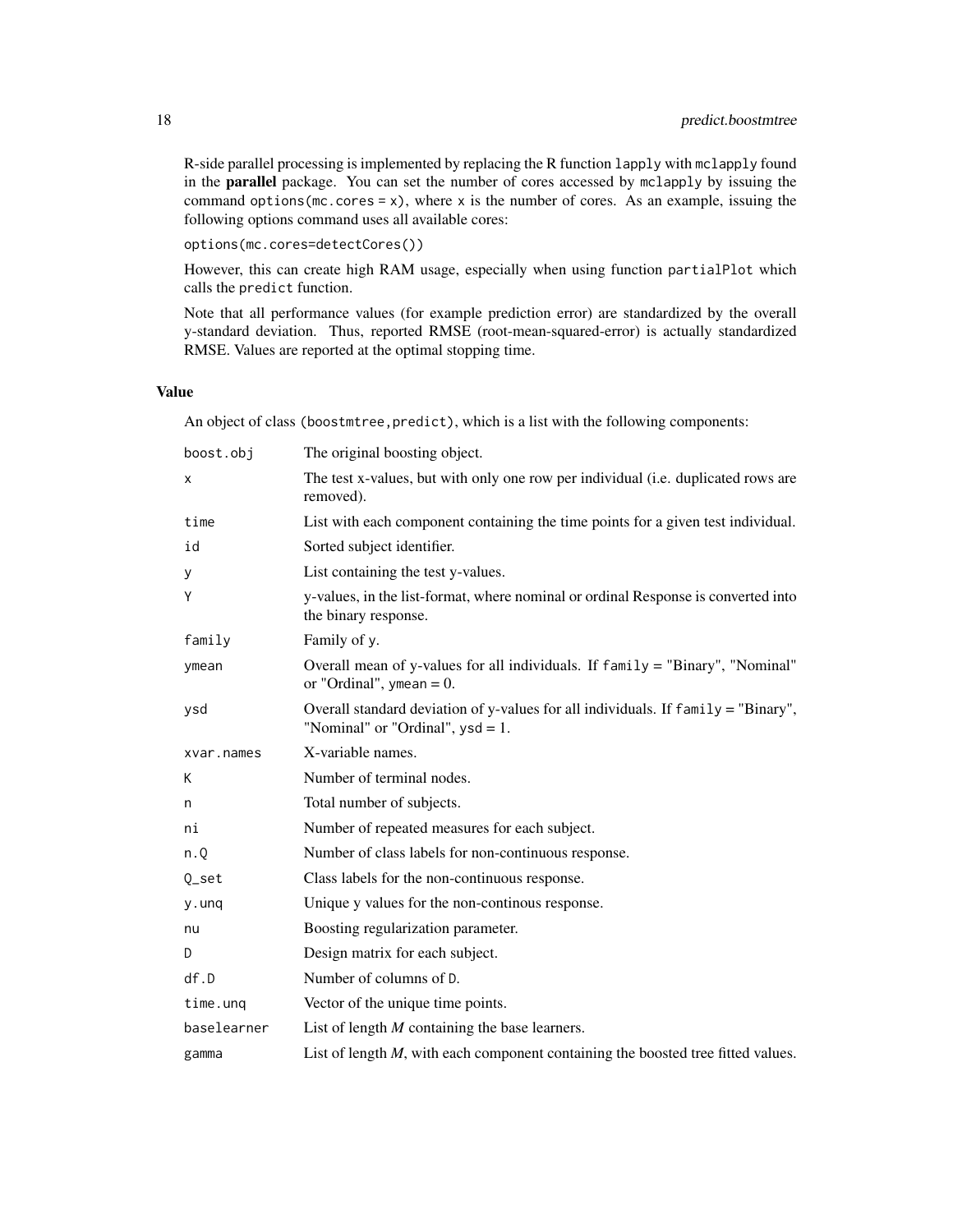<span id="page-18-0"></span>

| membership | List of length $M$ , with each component containing the terminal node membership<br>for a given boosting iteration. |  |
|------------|---------------------------------------------------------------------------------------------------------------------|--|
| mu         | Estimated mean profile at the optimized M.                                                                          |  |
| Prob class | For family $==$ "Ordinal", this provides individual probabilty rather than cumu-<br>lative probabilty.              |  |
| muhat      | Extrapolated mean profile to all unique time points evaluated at the the opti-<br>mized M.                          |  |
|            | Prob_hat_class Extrapolated Prob_class to all unique time points evaluated at the the opti-<br>mized M.             |  |
| err.rate   | Test set standardized 11-error and RMSE.                                                                            |  |
| rmse       | Test set standardized RMSE at the optimized M.                                                                      |  |
| Mopt       | The optimized M.                                                                                                    |  |

# Author(s)

Hemant Ishwaran, Amol Pande and Udaya B. Kogalur

# References

Pande A., Li L., Rajeswaran J., Ehrlinger J., Kogalur U.B., Blackstone E.H., Ishwaran H. (2017). Boosted multivariate trees for longitudinal data, *Machine Learning*, 106(2): 277–305.

# See Also

[plot.boostmtree](#page-15-1), [print.boostmtree](#page-20-1)

```
## Not run:
##------------------------------------------------------------
## Synthetic example (Response is continuous)
##
## High correlation, quadratic time with quadratic interaction
## largish number of noisy variables
##
## Illustrates how modified gradient improves performance
## also compares performance to ideal and well specified linear models
##----------------------------------------------------------------------------
## simulate the data
## simulation 2: main effects (x1, x3, x4), quad-time-interaction (x2)
dtaO <- simLong(n = 100, ntest = 100, model = 2, family = "Continuous", q = 25)
## save the data as both a list and data frame
dtaL <- dtaO$dtaL
dta <- dtaO$dta
## get the training data
trn <- dtaO$trn
```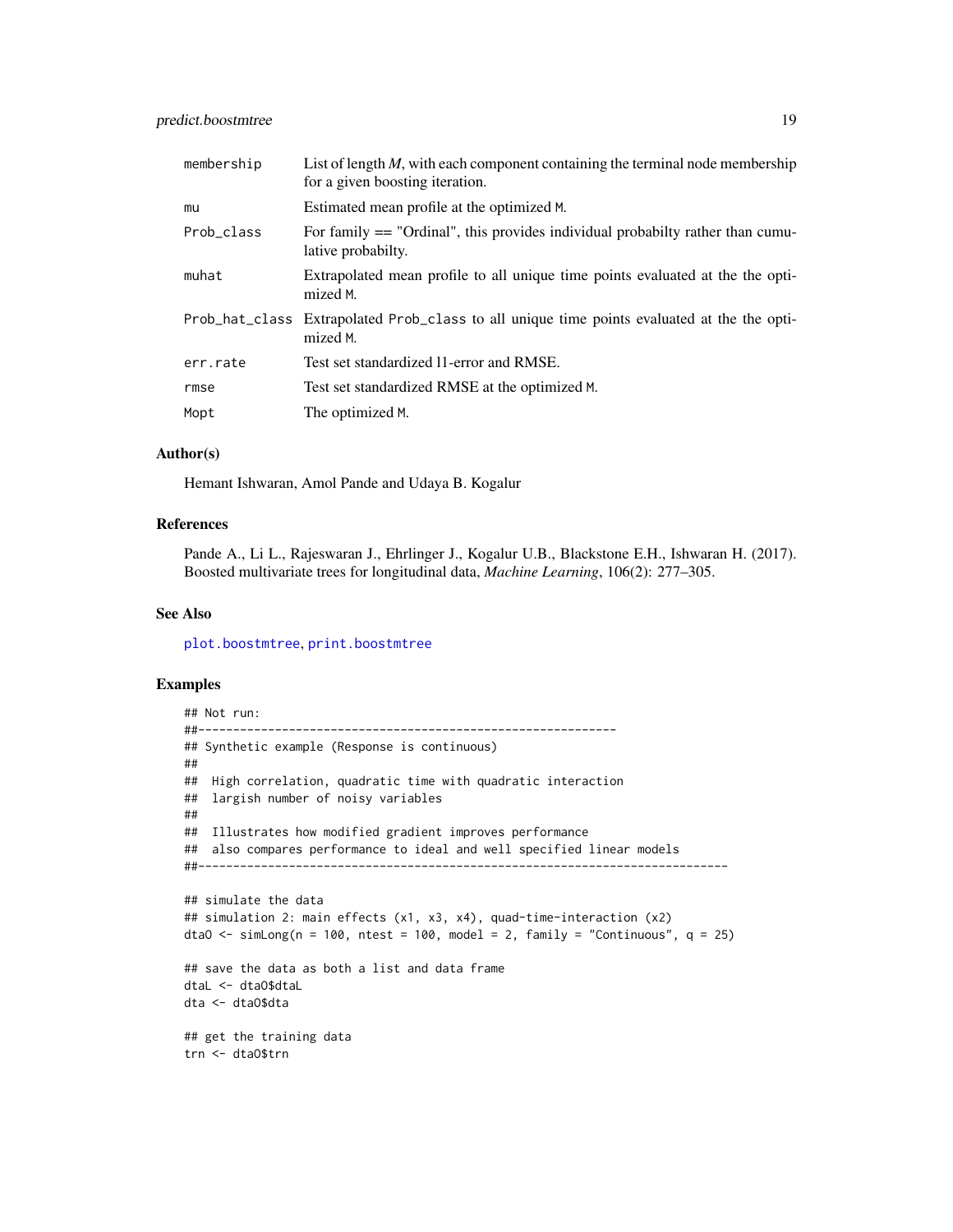```
## save formulas for linear model comparisons
f.true <- dtaO$f.true
f.linr <- "y~g( x1+x2+x3+x4+x1*time+x2*time+x3*time+x4*time )"
## modified tree gradient (default)
o.1 <- boostmtree(dtaL$features[trn, ], dtaL$time[trn], dtaL$id[trn],dtaL$y[trn],
       family = "Continuous", M = 350)p.1 <- predict(o.1, dtaL$features[-trn, ], dtaL$time[-trn], dtaL$id[-trn], dtaL$y[-trn])
## non-modified tree gradient (nmtg)
o.2 <- boostmtree(dtaL$features[trn, ], dtaL$time[trn], dtaL$id[trn], dtaL$y[trn],
       family = "Continuous", M = 350, mod.grad = FALSE)p.2 <- predict(o.2, dtaL$features[-trn, ], dtaL$time[-trn], dtaL$id[-trn], dtaL$y[-trn])
## set rho = 0
o.3 <- boostmtree(dtaL$features[trn, ], dtaL$time[trn], dtaL$id[trn], dtaL$y[trn],
       family = "Continuous",M = 350, rho = 0)
p.3 <- predict(o.3, dtaL$features[-trn, ], dtaL$time[-trn], dtaL$id[-trn], dtaL$y[-trn])
##rmse values compared to generalized least squares (GLS)
##for true model and well specified linear models (LM)
cat("true LM :", boostmtree:::gls.rmse(f.true,dta,trn),"\n")
cat("well specified LM :", boostmtree:::gls.rmse(f.linr,dta,trn),"\n")
cat("boostmtree :", p.1$rmse,"\n")
cat("boostmtree (nmtg):", p.2$rmse,"\n")
cat("boostmtree (rho=0):", p.3$rmse,"\n")
##predicted value plots
plot(p.1)
plot(p.2)
plot(p.3)
##------------------------------------------------------------
## Synthetic example (Response is binary)
##
## High correlation, quadratic time with quadratic interaction
## largish number of noisy variables
##----------------------------------------------------------------------------
## simulate the data
## simulation 2: main effects (x1, x3, x4), quad-time-interaction (x2)
dtaO <- simLong(n = 100, ntest = 100, model = 2, family = "Binary", q = 25)
## save the data as both a list and data frame
dtaL <- dtaO$dtaL
dta <- dtaO$dta
## get the training data
```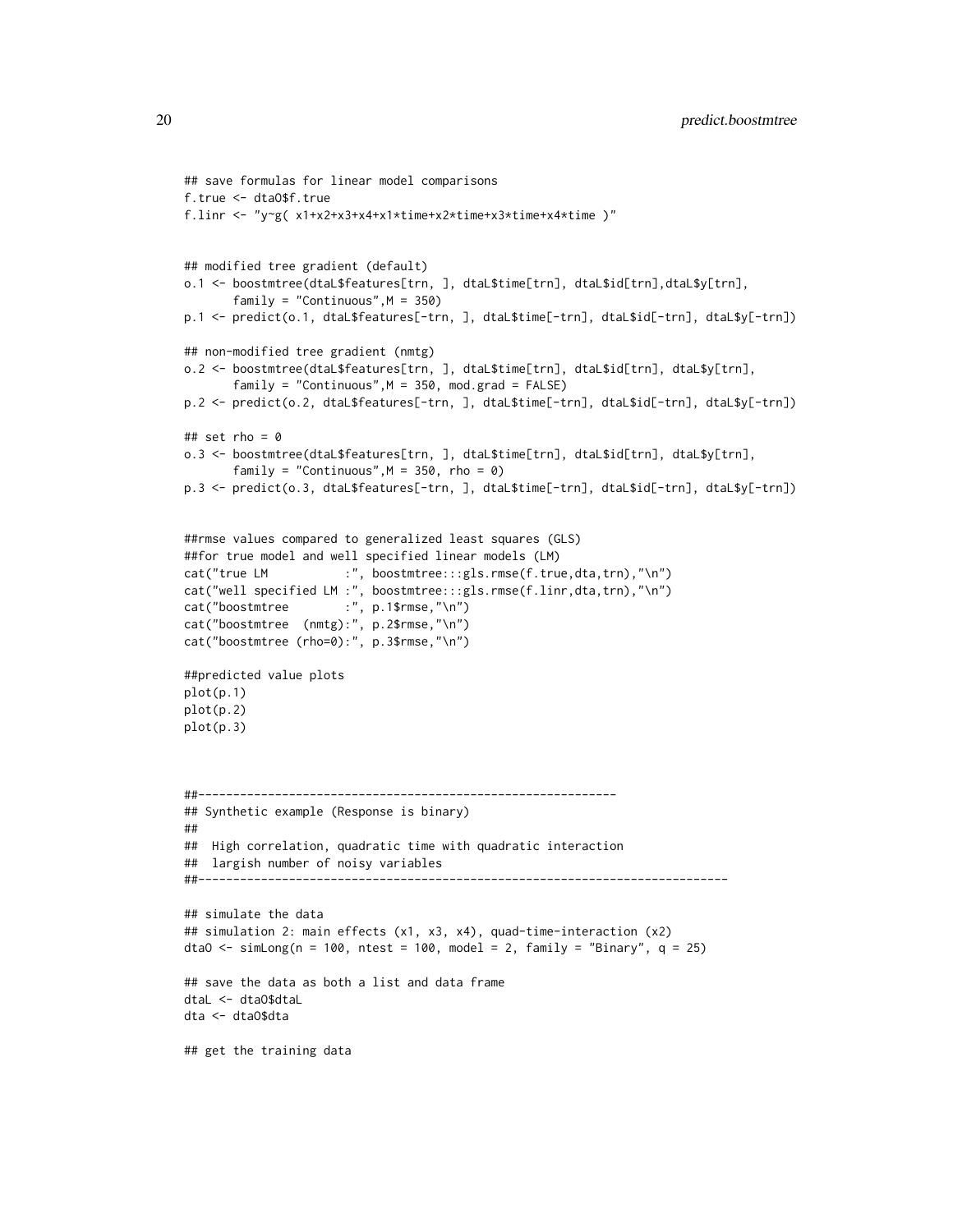# <span id="page-20-0"></span>print.boostmtree 21

```
trn <- dtaO$trn
## save formulas for linear model comparisons
f.true <- dtaO$f.true
f.linr <- "y~g( x1+x2+x3+x4+x1*time+x2*time+x3*time+x4*time )"
## modified tree gradient (default)
o.1 <- boostmtree(dtaL$features[trn, ], dtaL$time[trn], dtaL$id[trn],dtaL$y[trn],
       family = "Binary",M = 350)
p.1 <- predict(o.1, dtaL$features[-trn, ], dtaL$time[-trn], dtaL$id[-trn], dtaL$y[-trn])
```

```
## End(Not run)
```
<span id="page-20-1"></span>print.boostmtree *Print Summary Output*

# Description

Print summary output from the boosting analysis.

#### Usage

## S3 method for class 'boostmtree'  $print(x, \ldots)$ 

# Arguments

| X        | An object of class (boostmtree, grow) or (boostmtree, predict). |
|----------|-----------------------------------------------------------------|
| $\cdots$ | Further arguments passed to or from other methods.              |

# Author(s)

Hemant Ishwaran, Amol Pande and Udaya B. Kogalur

# References

Pande A., Li L., Rajeswaran J., Ehrlinger J., Kogalur U.B., Blackstone E.H., Ishwaran H. (2017). Boosted multivariate trees for longitudinal data, *Machine Learning*, 106(2): 277–305.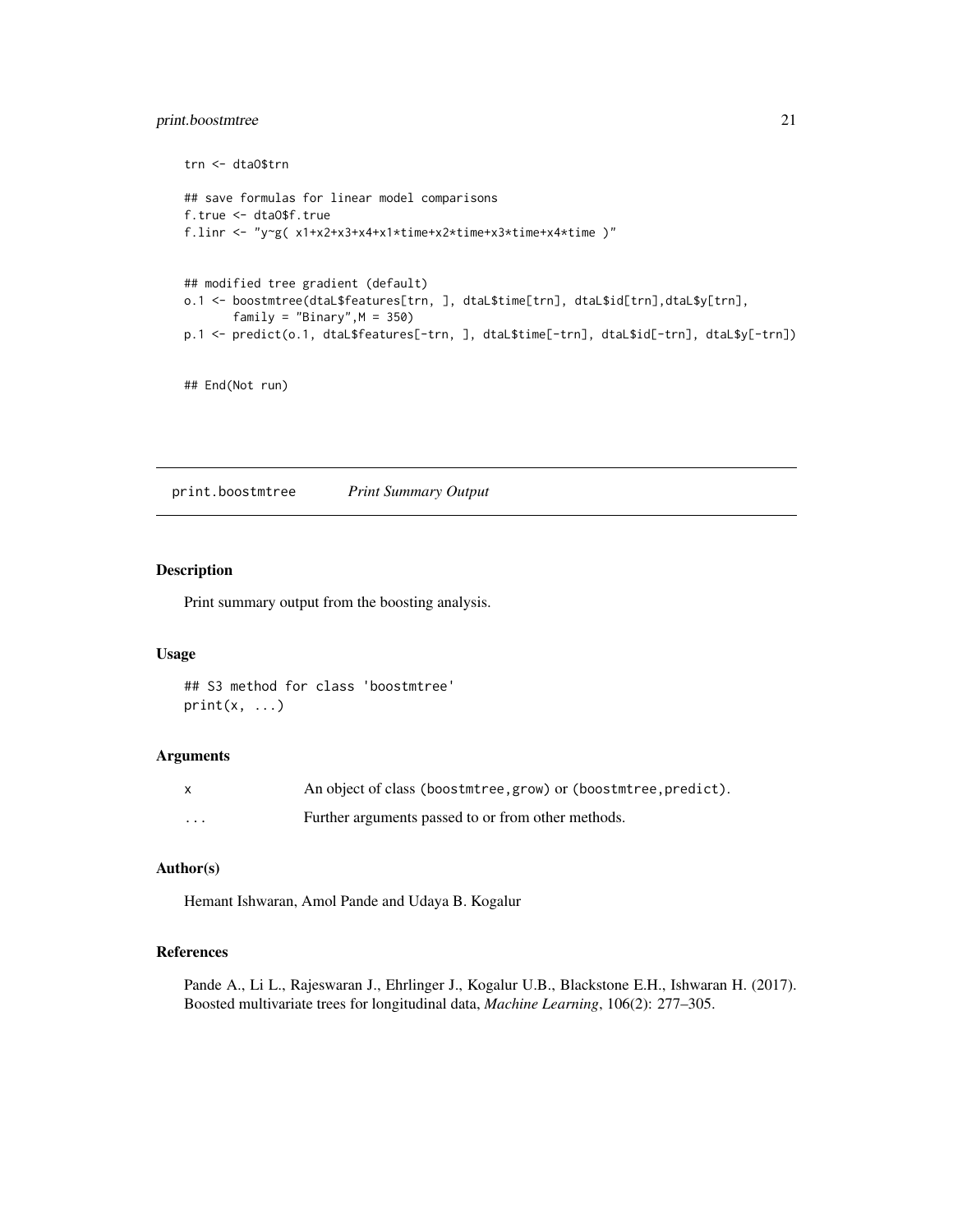# <span id="page-21-1"></span><span id="page-21-0"></span>Description

Simulates longitudinal data with continuous or binary response from models with increasing complexity of covariate-time interactions.

#### Usage

```
simLong(n,
        ntest = 0,
        N = 5,
        rho = 0.8,
        type = c("corCompSym", "corAR1", "corSymm", "iid"),
        model = c(0, 1, 2, 3),family = c("Continuous","Binary"),
        phi = 1,
        q = 0,
        ...)
```
# Arguments

| n      | Requested training sample size.                                                             |  |
|--------|---------------------------------------------------------------------------------------------|--|
| ntest  | Requested test sample size.                                                                 |  |
| N      | Parameter controlling number of time points per subject.                                    |  |
| rho    | Correlation parameter.                                                                      |  |
| type   | Type of correlation matrix.                                                                 |  |
| model  | Requested simulation model.                                                                 |  |
| family | Family of response y. Use any one from {"Continuous", "Binary"} based on the<br>scale of y. |  |
| phi    | Variance of measurement error.                                                              |  |
| q      | Number of zero-signal variables (i.e., variables unrelated to y).                           |  |
| .      | Further arguments passed to or from other methods.                                          |  |
|        |                                                                                             |  |

# Details

Simulates longitudinal data with 3 main effects and (possibly) a covariate-time interaction. Complexity of the model is specified using the option model:

- 1. model=0*:* Linear with no covariate-time interactions.
- 2. model=1*:* Linear covariate-time interaction.
- 3. model=2*:* Quadratic time-quadratic covariate interaction.
- 4. model=3*:* Quadratic time-quadratic two-way covariate interaction.

For details see Pande et al. (2017).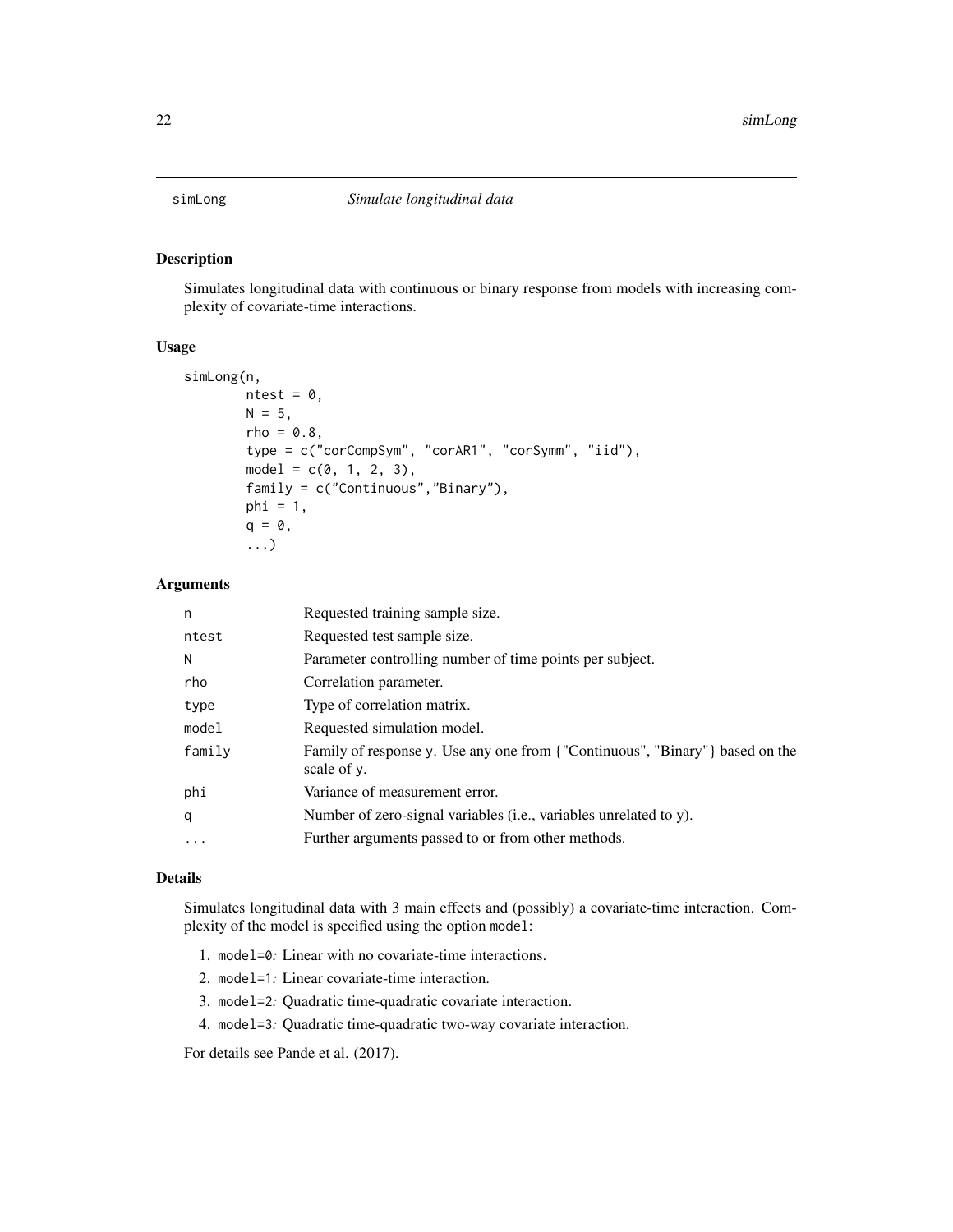#### simLong 23

# Value

An invisible list with the following components:

| dtaL   | List containing the simulated data in the following order: features, time, id<br>and $\nu$ . |
|--------|----------------------------------------------------------------------------------------------|
| dta    | Simulated data given as a data frame.                                                        |
| trn    | Index of id values identifying the training data.                                            |
| f.true | Formula of the simulation model.                                                             |

# Author(s)

Hemant Ishwaran, Amol Pande and Udaya B. Kogalur

# References

Pande A., Li L., Rajeswaran J., Ehrlinger J., Kogalur U.B., Blackstone E.H., Ishwaran H. (2017). Boosted multivariate trees for longitudinal data, *Machine Learning*, 106(2): 277–305.

```
## Not run:
##------------------------------------------------------------
## Response is continuous
##----------------------------------------------------------------------------
## set the number of boosting iterations
M < -500## simulation 0: only main effects (x1, x3, x4)
dta <- simLong(n = 100, ntest = 100, model = 0, family = "Continuous", q = 5)
trn <- dta$trn
dtaL <- dta$dtaL
dta <- dta$dta
obj.0 <- boostmtree(dtaL$features[trn, ], dtaL$time[trn], dtaL$id[trn], dtaL$y[trn],
          family = "Continuous", M = M)
pred.0 <- predict(obj.0, dtaL$features[-trn, ], dtaL$time[-trn], dtaL$id[-trn], dtaL$y[-trn])
##------------------------------------------------------------
## Response is binary
##----------------------------------------------------------------------------
## set the number of boosting iterations
M < - 500## simulation 0: only main effects (x1, x3, x4)
dta <- simLong(n = 100, ntest = 100, model = 0, family = "Binary", q = 5)
trn <- dta$trn
dtaL <- dta$dtaL
dta <- dta$dta
```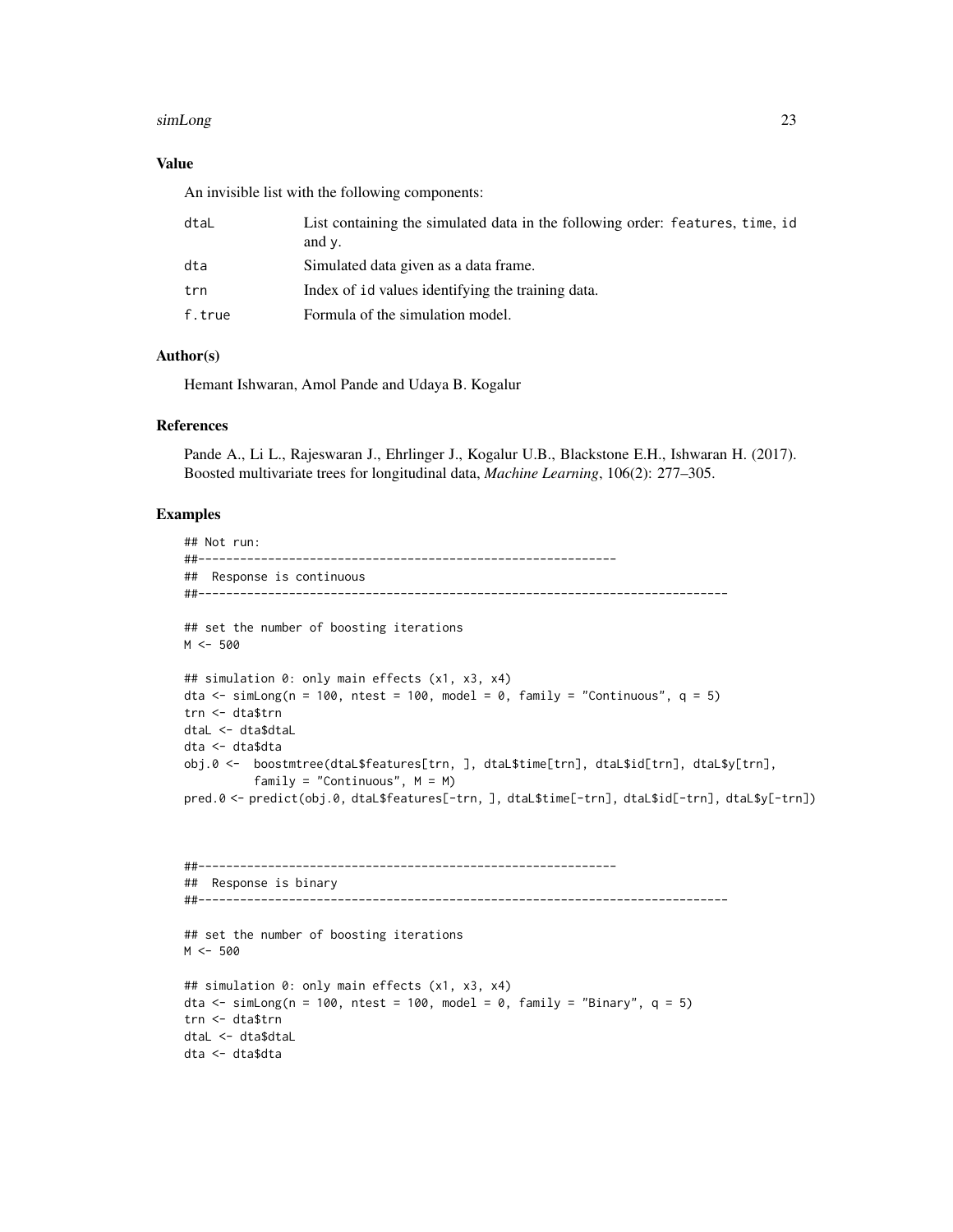24 spirometry and the spirometry spirometry spirometry

```
obj.0 <- boostmtree(dtaL$features[trn, ], dtaL$time[trn], dtaL$id[trn], dtaL$y[trn],
          family = "Binary", M = M)pred.0 <- predict(obj.0, dtaL$features[-trn, ], dtaL$time[-trn], dtaL$id[-trn], dtaL$y[-trn])
## End(Not run)
```
spirometry *Spirometry Data*

# **Description**

Data consists of 9471 longitudinal evaluations of forced 1-second expiratory volume (FEV1-percentage of predicted) after lung transplant from 509 patients who underwent lung transplant (LTx) at the Cleveland Clinic. Twenty three patient/procedure variables were collected at the time of the transplant. The major objectives are to evaluate the temporal trend of FEV1 after LTx, and to identify factors associated with post-LTx FEV1 and assessing the differences in the trends after Single LTx versus Double LTx.

# Format

A list containing four elements:

- 1. The 23 patient variables (features).
- 2. Time points (time).
- 3. Unique patient identifier (id).
- 4. FEV1-outcomes (y).

# References

Mason D.P., Rajeswaran J., Li L., Murthy S.C., Su J.W., Pettersson G.B., Blackstone E.H. Effect of changes in postoperative spirometry on survival after lung transplantation. *J. Thorac. Cardiovasc. Surg.*, 144:197-203, 2012.

```
data(spirometry, package = "boostmtree")
```
<span id="page-23-0"></span>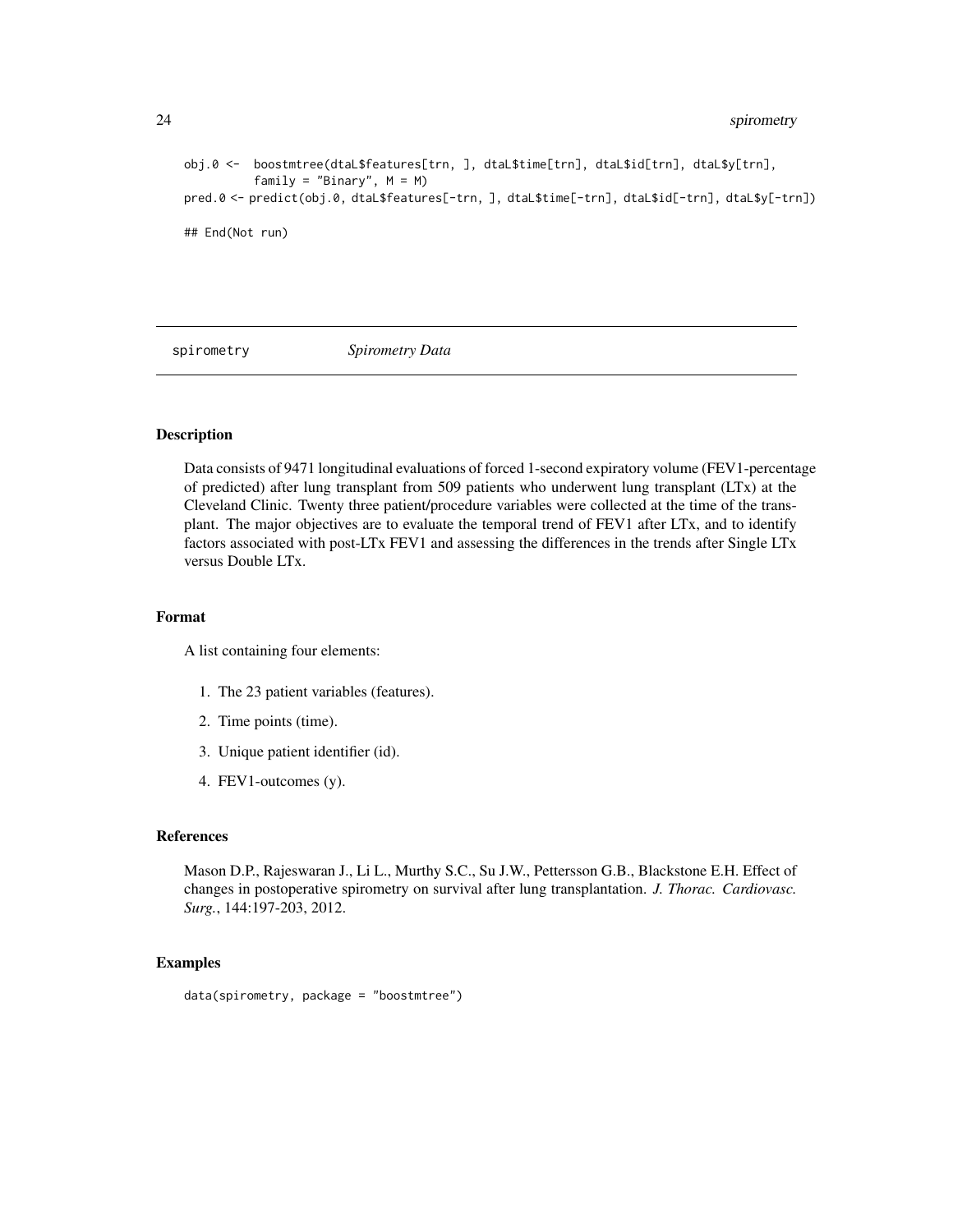<span id="page-24-0"></span>vimp.boostmtree *Variable Importance*

# Description

Calculate VIMP score for each of the individual covariates or a joint VIMP of multiple covariates.

# Usage

```
vimp.boostmtree(object,
                x.names = NULL,joint = FALSE)
```
# Arguments

| object  | A boosting object of class (boostmtree, grow) or class (boostmtree, predict).                              |  |
|---------|------------------------------------------------------------------------------------------------------------|--|
| x.names | Names of the x-variables for which VIMP is requested. If NULL, VIMP is<br>calcuated for all the covariates |  |
| joint   | Estimate individual VIMP for each covariate from x, names or a joint VIMP for<br>all covariates combine.   |  |

# Details

Variable Importance (VIMP) is calcuated for each of the covariates individually or a joint VIMP is calulated for all the covariates specfied in x.names.

# Author(s)

Hemant Ishwaran, Amol Pande and Udaya B. Kogalur

# References

Friedman J.H. Greedy function approximation: a gradient boosting machine, *Ann. of Statist.*, 5:1189-1232, 2001.

```
## Not run:
##------------------------------------------------------------
## Synthetic example (Response is continuous)
## VIMP is based on in-sample CV using out of bag data
##-------------------------------------------------------------
#simulate the data
dta \le simLong(n = 50, N = 5, rho = 80, model = 2, family = "Continuous")$dtaL
#basic boosting call
boost.grow <- boostmtree(dta$features, dta$time, dta$id, dta$y,
              family = "Continuous", M = 300, cv. flag = TRUE)
```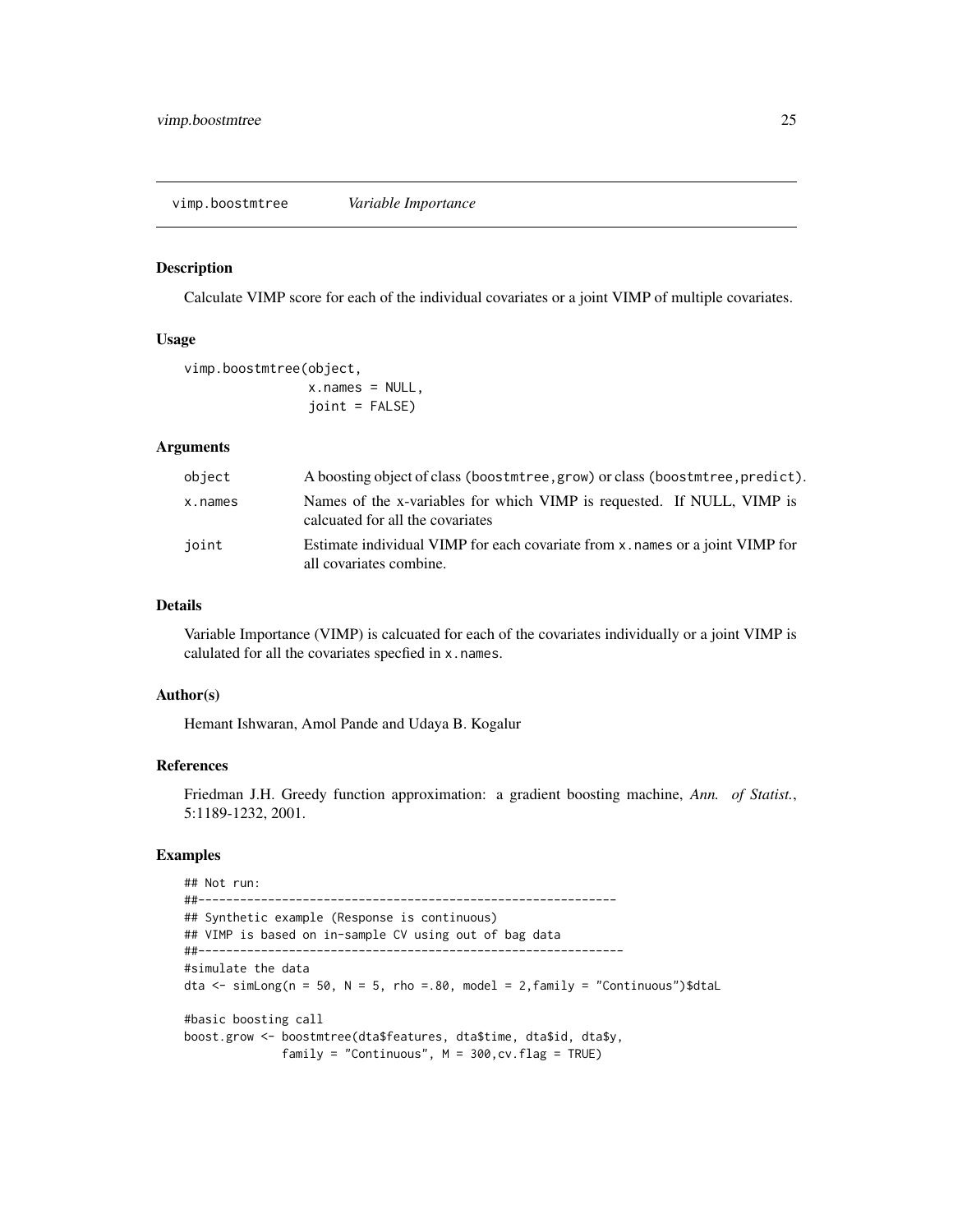```
vimp.grow <- vimp.boostmtree(object = boost.grow,x.names=c("x1","x2"),joint = FALSE)
vimp.joint.grow <- vimp.boostmtree(object = boost.grow,x.names=c("x1","x2"),joint = TRUE)
##------------------------------------------------------------
## Synthetic example (Response is continuous)
## VIMP is based on test data
##-------------------------------------------------------------
#simulate the data
dtaO <- simLong(n = 100, ntest = 100, N = 5, rho = 80, model = 2, family = "Continuous")
## save the data as both a list and data frame
dtaL <- dtaO$dtaL
dta <- dtaO$dta
## get the training data
trn <- dtaO$trn
#basic boosting call
boost.grow <- boostmtree(dtaL$features[trn,], dtaL$time[trn], dtaL$id[trn], dtaL$y[trn],
              family = "Continuous", M = 300)
boost.pred <- predict(boost.grow,dtaL$features[-trn,], dtaL$time[-trn], dtaL$id[-trn],
             dtaL$y[-trn])
vimp.pred <- vimp.boostmtree(object = boost.pred,x.names=c("x1","x2"),joint = FALSE)
vimp.joint.pred <- vimp.boostmtree(object = boost.pred,x.names=c("x1","x2"),joint = TRUE)
```
## End(Not run)

<span id="page-25-1"></span>

#### vimpPlot *Variable Importance (VIMP) plot*

# Description

Barplot displaying VIMP.

#### Usage

```
vimpPlot(vimp,
         Q_set = NULL,
         Time_Interaction = TRUE,
         xvar.names = NULL,
         cex.xlab = NULL,ymaxlim = 0,
         ymaxtimelim = 0.
         subhead.cexval = 1,
         yaxishead = NULL,
         xaxishead = NULL,
         main = "Variable Importance (%)",
         col = grey(0.8),
```
<span id="page-25-0"></span>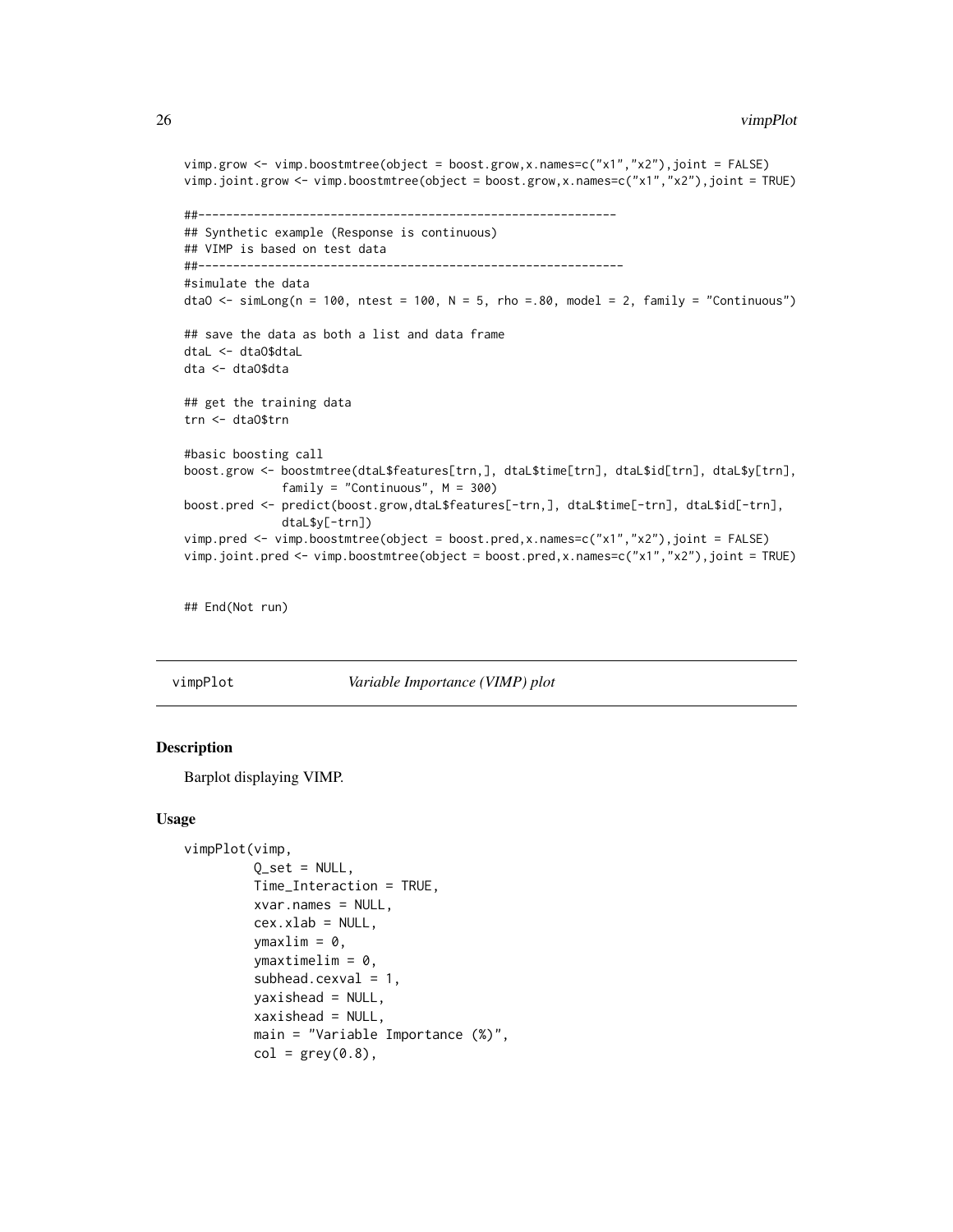# vimpPlot 27

```
cex.1ab = 1.5,
subhead.labels = c("Time-Interactions Effects", "Main Effects"),
ylbl = FALSE,
seplim = NULL,
eps = 0.1,Width_Bar = 1,
path_saveplot = NULL,
Verbose = TRUE)
```
# Arguments

| vimp             | VIMP values.                                                                                                                                                                                                                                                                                                         |  |  |
|------------------|----------------------------------------------------------------------------------------------------------------------------------------------------------------------------------------------------------------------------------------------------------------------------------------------------------------------|--|--|
| Q_set            | Provide names for various levels of nominal or ordinal response.                                                                                                                                                                                                                                                     |  |  |
| Time_Interaction |                                                                                                                                                                                                                                                                                                                      |  |  |
|                  | Whether VIMP is estimated from a longitudinal data, in which case VIMP<br>is available for covariate and covariate-time interaction. Default is TRUE. If<br>FALSE, VIMP is assumed to be estimated from a cross-sectional data.                                                                                      |  |  |
| xvar.names       | Names of the covariates. If NULL, names are assigned as x1, x2,,xp.                                                                                                                                                                                                                                                  |  |  |
| cex.xlab         | Magnification of the names of the covariates above (and below) the barplot.                                                                                                                                                                                                                                          |  |  |
| ymaxlim          | By default, we use the range of the vimp values for the covariates for the ylim.<br>If one wants to extend the ylim, add the amount with which the ylim will extend<br>above.                                                                                                                                        |  |  |
| ymaxtimelim      | By default, we use the range of the vimp values for the covariates-time for the<br>ylim. If one wants to extend the ylim, add the amount with which the ylim will<br>extend below. Argument only works for the longitudinal setting.                                                                                 |  |  |
| subhead.cexval   | Magnification of the subhead. labels. Argument only works for the longitudi-<br>nal setting.                                                                                                                                                                                                                         |  |  |
| yaxishead        | This represent a vector with two values which are points on the y-axis. Corre-<br>sponding to the values, the lables for subhead. labels is shown. First argument<br>corresponds to covariate-time interaction, whereas second argument is for the<br>main effect. Argument only works for the longitudinal setting. |  |  |
| xaxishead        | This represent a vector with two values which are points on the x-axis. Corre-<br>sponding to the values, the lables for subhead. Labels is shown. First argument<br>corresponds to covariate-time interaction, whereas second argument is for the<br>main effect. Argument only works for the longitudinal setting. |  |  |
| main             | Main title for the plot.                                                                                                                                                                                                                                                                                             |  |  |
| col              | Color of the plot.                                                                                                                                                                                                                                                                                                   |  |  |
| cex.lab          | Magnification of the x and y lables.                                                                                                                                                                                                                                                                                 |  |  |
|                  | subhead. labels Labels corresponding to the plot. Default is "Time-Interactions Effects" for the<br>barplot below x-axis, and "Main Effects" for the barplot above x-axis.                                                                                                                                           |  |  |
| ylbl             | Should labels for the sub-headings be shown on left side of the y-axis.                                                                                                                                                                                                                                              |  |  |
| seplim           | if y1b1 is TRUE, the distance between the lables of the sub-headings.                                                                                                                                                                                                                                                |  |  |
| eps              | Amount of gap between the top of the barplot and variable names.                                                                                                                                                                                                                                                     |  |  |
| Width_Bar        | Width of the barplot.                                                                                                                                                                                                                                                                                                |  |  |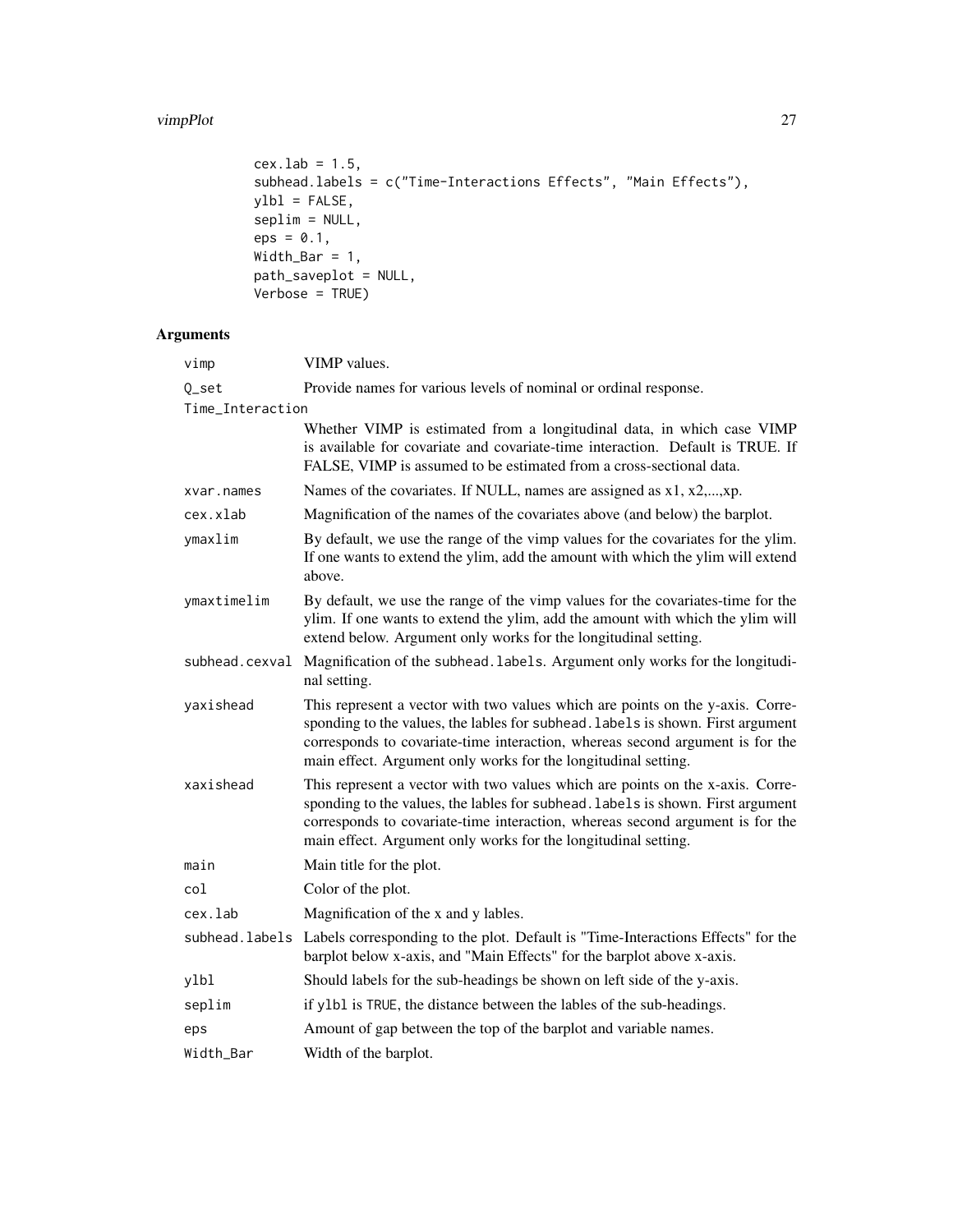28 vimpPlot

|         | path_saveplot Provide the location where plot should be saved. By default the plot will be |  |
|---------|--------------------------------------------------------------------------------------------|--|
|         | saved at temporary folder.                                                                 |  |
| Verbose | Display the path where the plot is saved?                                                  |  |

# Details

Barplot displaying VIMP. If the analysis is for the univariate case, VIMP is displayed above the x-axis. If the analysis is for the longitudinal case, VIMP for covariates (main effects) are shown above the x-axis while VIMP for covariate-time interactions (time interaction effects) are shown below the x-axis. In either case, negative vimp value is set to zero.

# Author(s)

Hemant Ishwaran, Amol Pande and Udaya B. Kogalur

```
## Not run:
##------------------------------------------------------------
## Synthetic example
## high correlation, quadratic time with quadratic interaction
##-------------------------------------------------------------
#simulate the data
dta \le simLong(n = 50, N = 5, rho = 80, model = 2, family = "Continuous")$dtaL
#basic boosting call
boost.grow <- boostmtree(dta$features, dta$time, dta$id, dta$y,
             family = "Continuous",M = 300, cv.flag = TRUE)
vimp.grow <- vimp.boostmtree(object = boost.grow)
# VIMP plot
vimpPlot(vimp = vimp.grow, ymaxlim = 20, ymaxtimelim = 20,
        xaxishead = c(3,3), yaxishead = c(65,65),
        cex.xlab = 1, subhead.cexval = 1.2)
## End(Not run)
```